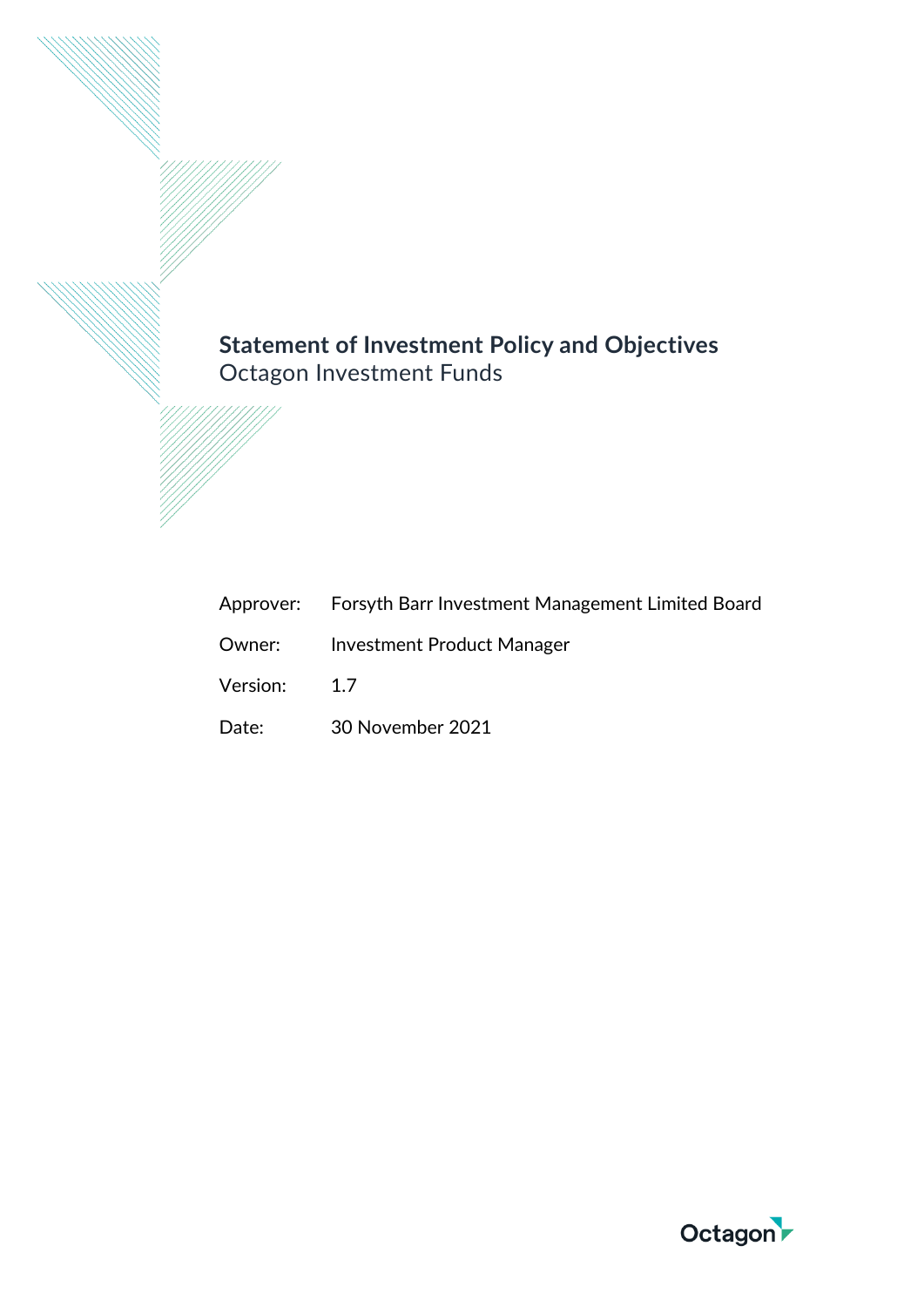# Document History

| Version | Date              | Changes                                                                                                                                                                                                                                  |
|---------|-------------------|------------------------------------------------------------------------------------------------------------------------------------------------------------------------------------------------------------------------------------------|
| 1.0     | 9 August 2016     | SIPO adopted.                                                                                                                                                                                                                            |
| 1.1     | 2 September 2016  | Adjustments to asset allocations for NZ Equities and Australian Equities Funds.                                                                                                                                                          |
| 1.2     | 19 September 2016 | Addition of responsible investment information.                                                                                                                                                                                          |
| 1.3     | 3 October 2017    | Amendments to permitted investments and investment restrictions of the New<br>Zealand Equities Fund, Global Equities Fund, Australian Equities Fund and Listed<br>Property Fund.                                                         |
|         |                   | Amendments to permitted investments of the NZ Fixed Interest Fund and<br>Premium Yield Fund.                                                                                                                                             |
|         |                   | Adjustments to Global Equities Fund and Listed Property Fund target asset<br>allocation ranges.                                                                                                                                          |
|         |                   | Additional statement on foreign currency hedging within underlying funds for the<br>Australian Equities Fund, Global Equities Fund, Listed Property Fund and<br>Premium Yield Fund.                                                      |
|         |                   | Additional statement on compliance with limits and regulations for all funds.                                                                                                                                                            |
| 1.4     | 23 May 2018       | Changes to the comparative market indices of the Global Equities Fund and<br>Australian Equities Fund to include currency hedging, plus updated information<br>on the variant of the market index used by the Global Equities Fund.      |
|         |                   | Amendments to the New Zealand Equities Fund and Listed Property Fund market<br>indices to include imputation credits.                                                                                                                    |
|         |                   | Further information on the application of the New Zealand Super Fund's<br>exclusion list.                                                                                                                                                |
|         |                   | Other immaterial editorial changes.                                                                                                                                                                                                      |
| 1.5     | 11 December 2020  | Addition of three news funds - Income Fund, Balanced Fund and Growth Fund                                                                                                                                                                |
|         |                   | Amendments to NZ Fixed Interest Fund on its closure to new applications.                                                                                                                                                                 |
|         |                   | Renaming of the Premium Yield Fund as the New Zealand Fixed Interest Fund<br>and amendments to the fund's previous investment objective and other<br>associated information.                                                             |
|         |                   | Amendments to the asset allocation ranges and investment restrictions of the<br>Australian Equites Fund and Global Equites Fund; amendments to the investment<br>restrictions of the New Zealand Equities Fund and Listed Property Fund. |
|         |                   | The scheme can borrow for specific purposes.                                                                                                                                                                                             |
|         |                   | Alteration of document format and other non-material editorial changes.                                                                                                                                                                  |
| 1.6     | 19 March 2021     | Removal of the NZ Fixed Interest Fund after the fund was merged with the New<br>Zealand Fixed Interest Fund.                                                                                                                             |
|         |                   | Additional information on foreign currency hedging.                                                                                                                                                                                      |
|         |                   | Changes to the target asset allocation ranges of the Forsyth Barr multi-asset class<br>funds.                                                                                                                                            |
|         |                   | Other non-material editorial changes.                                                                                                                                                                                                    |
|         |                   |                                                                                                                                                                                                                                          |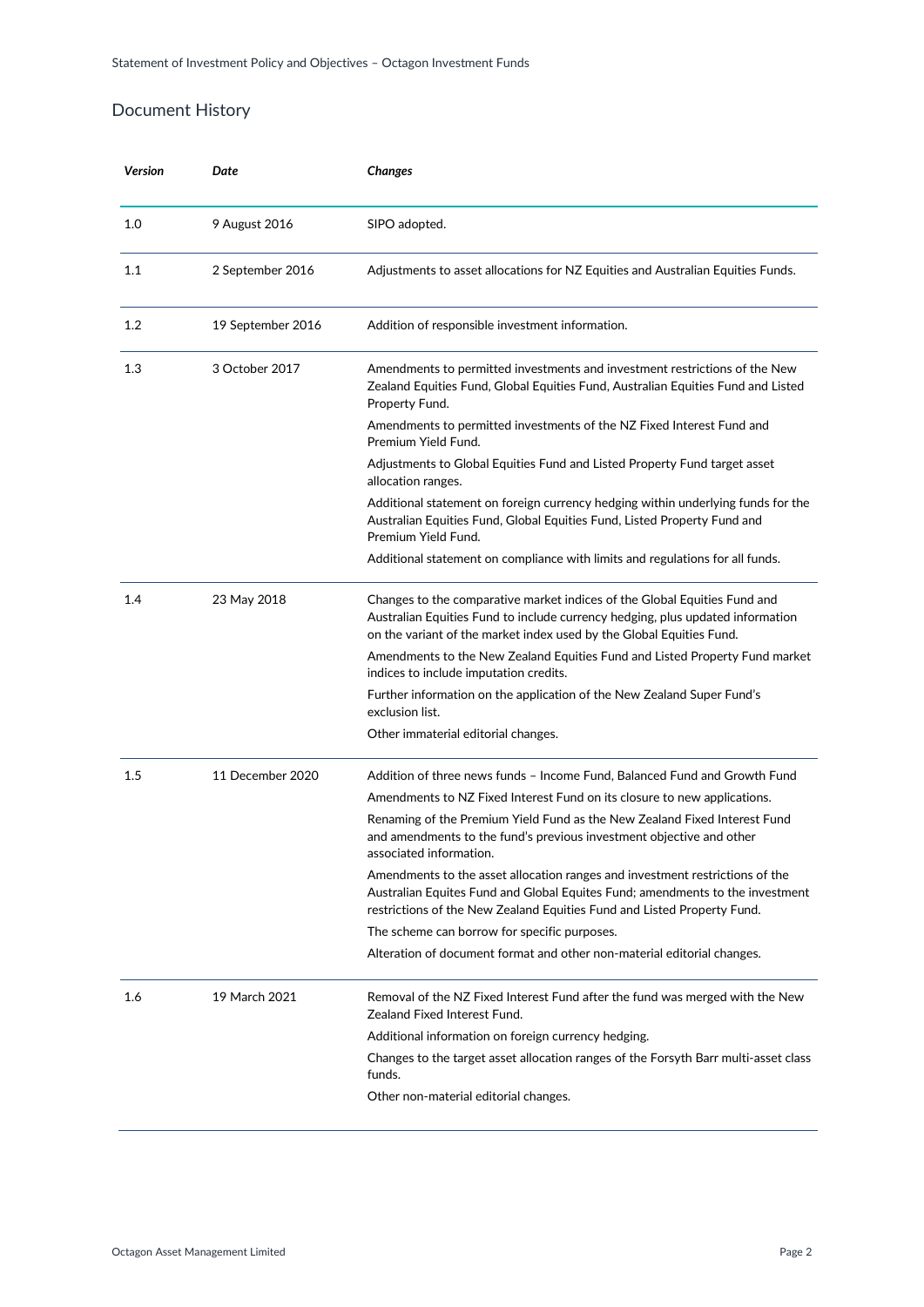| Version | Date             | Changes                                                                                                                                                                                                       |
|---------|------------------|---------------------------------------------------------------------------------------------------------------------------------------------------------------------------------------------------------------|
| 1.7     | 30 November 2021 | Amendments associated with the appointment of a new investment manager,<br>Octagon Asset Management Limited and a change in the name of the Forsyth<br>Barr Investment Funds to the Octagon Investment Funds. |
|         |                  | Amendments to the New Zealand Equities and Australian Equities fund<br>investment objectives.                                                                                                                 |
|         |                  | Other associated and non-material editorial changes.                                                                                                                                                          |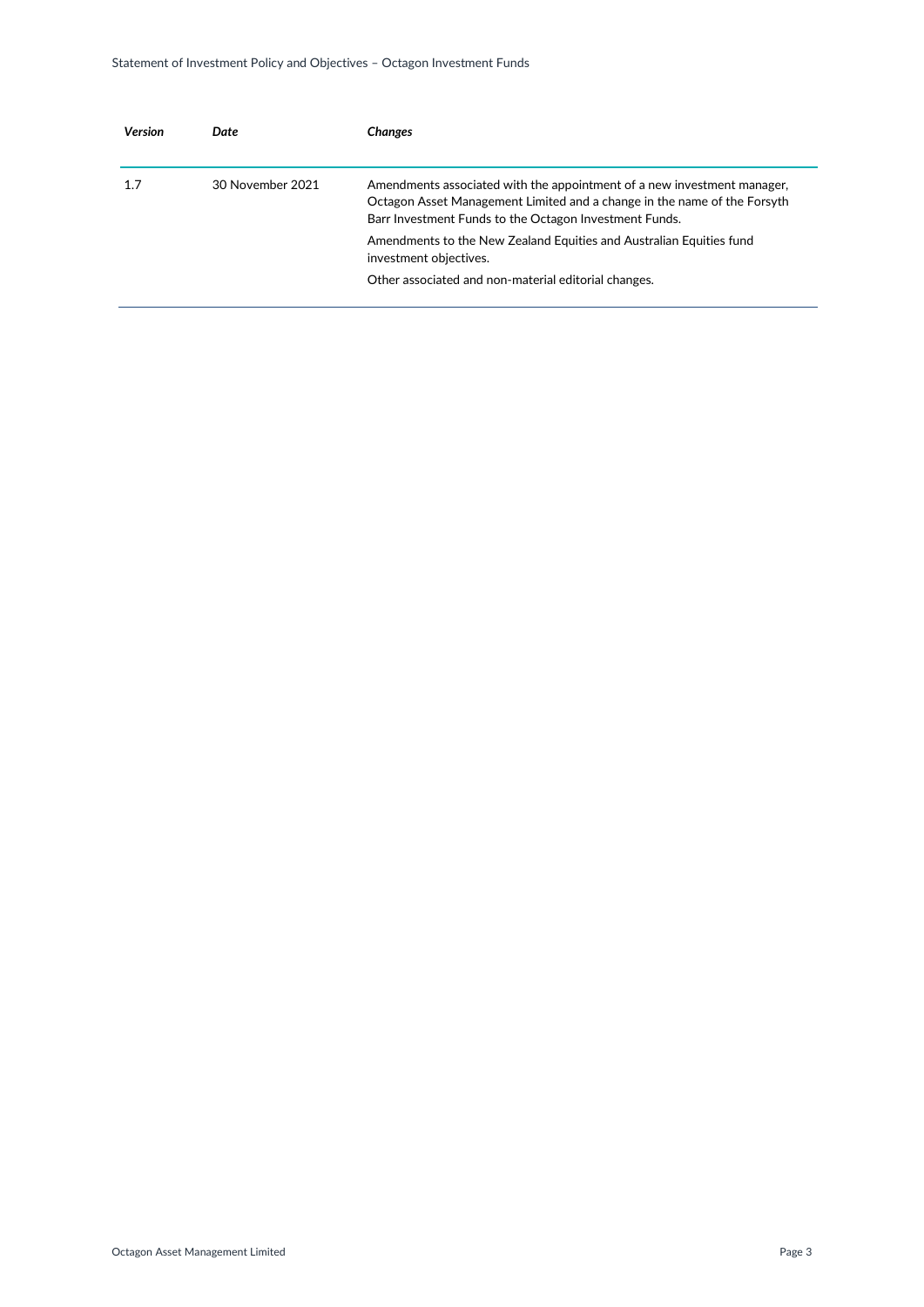# Table of Contents

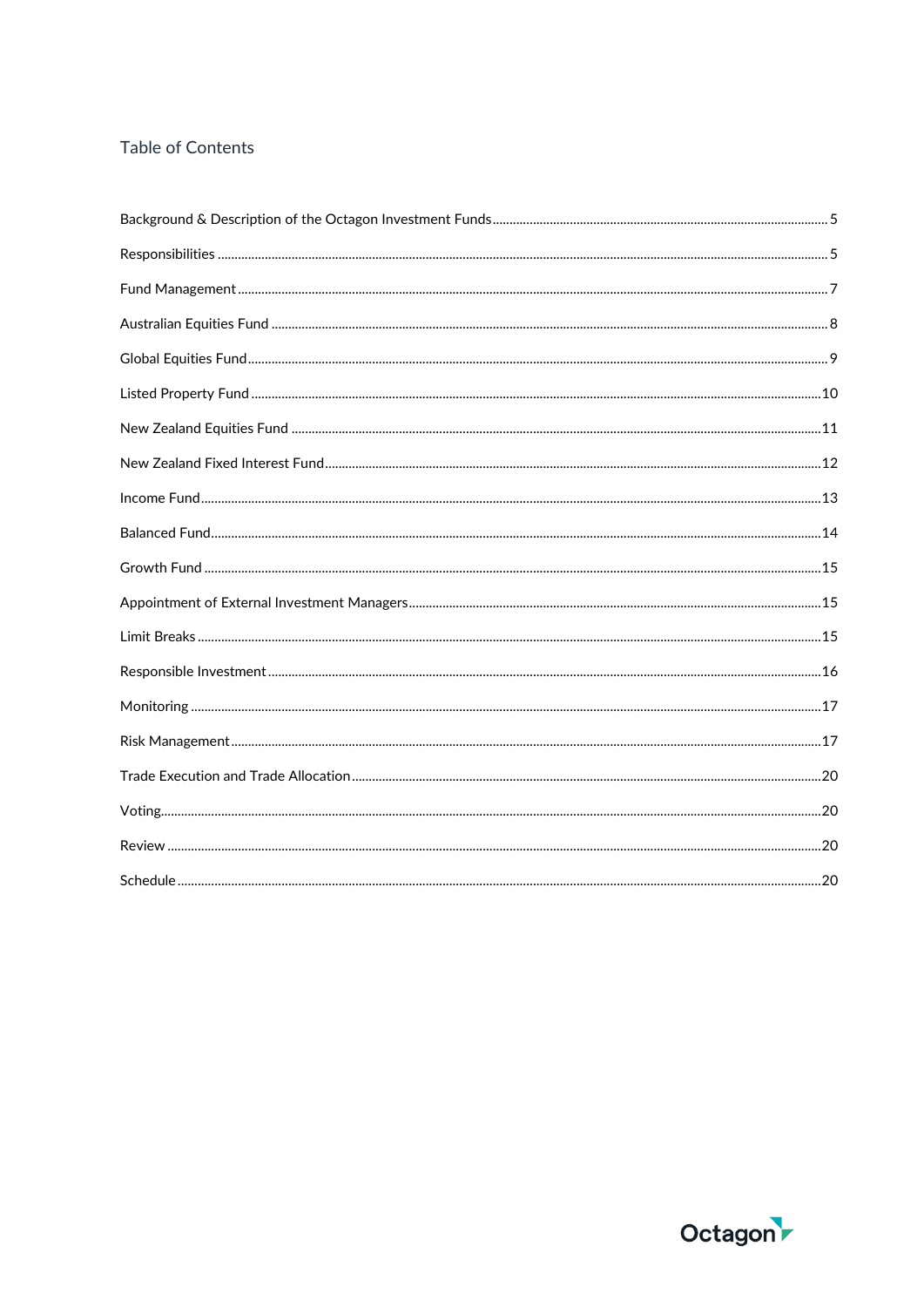# <span id="page-4-0"></span>Background & Description of the Octagon Investment Funds

The Octagon Investment Funds is a managed investment scheme (Scheme) registered under the Financial Markets Conduct Act 2013. The Octagon Investment Funds provides investors with access to a range of single asset class funds and multi-asset class funds (together, the funds).

Forsyth Barr Investment Management Limited (Manager) is the manager of the Octagon Investment Funds and must ensure that there is a Statement of Investment Policy and Objectives (SIPO) that adequately describes the investment policies and objectives of the Octagon Investment Funds. The SIPO must include, amongst other matters:

- the nature or types of investments that can be made and any limits on those;
- any limits on the proportion of each type of asset invested in; and
- the methodology used for developing and amending the investment strategy, and for measuring performance against the objectives of the funds.

The investment policies described in this SIPO are set out in more detail in investment policy and procedures documents maintained by the Manager.

# **Objective**

The purpose of this SIPO is to set out the investment policy and objectives of the Octagon Investment Funds.

# <span id="page-4-1"></span>Responsibilities

# **Decision Making Framework**

The Manager's decision making framework is illustrated in the table set out below:

|                                                       | Plan           |                     | Implement  |         |                                                                                                        |
|-------------------------------------------------------|----------------|---------------------|------------|---------|--------------------------------------------------------------------------------------------------------|
|                                                       | <b>SIPO</b>    | Investment policies | Management | Trade   | Control                                                                                                |
| <b>Board</b>                                          | <b>Decides</b> | <b>Decides</b>      | Oversees   |         | Monitors<br>management<br>performance<br>and<br>compliance.                                            |
| <b>Compliance Committee</b>                           |                |                     | Oversees   |         | <b>Reviews</b><br>compliance<br>incidents and<br>reports, and<br>reports to the<br>Board.              |
| <b>Funds Management</b><br><b>Oversight Committee</b> |                |                     | Oversees   |         | Monitors<br>investment<br>performance<br>and reports to<br>the Board.                                  |
| <b>Investment Manager</b>                             | Recommends     | Recommends          | Decides    | Decides | <b>Undertakes</b><br>investment<br>management<br>and other<br>associated<br>activities and<br>monitors |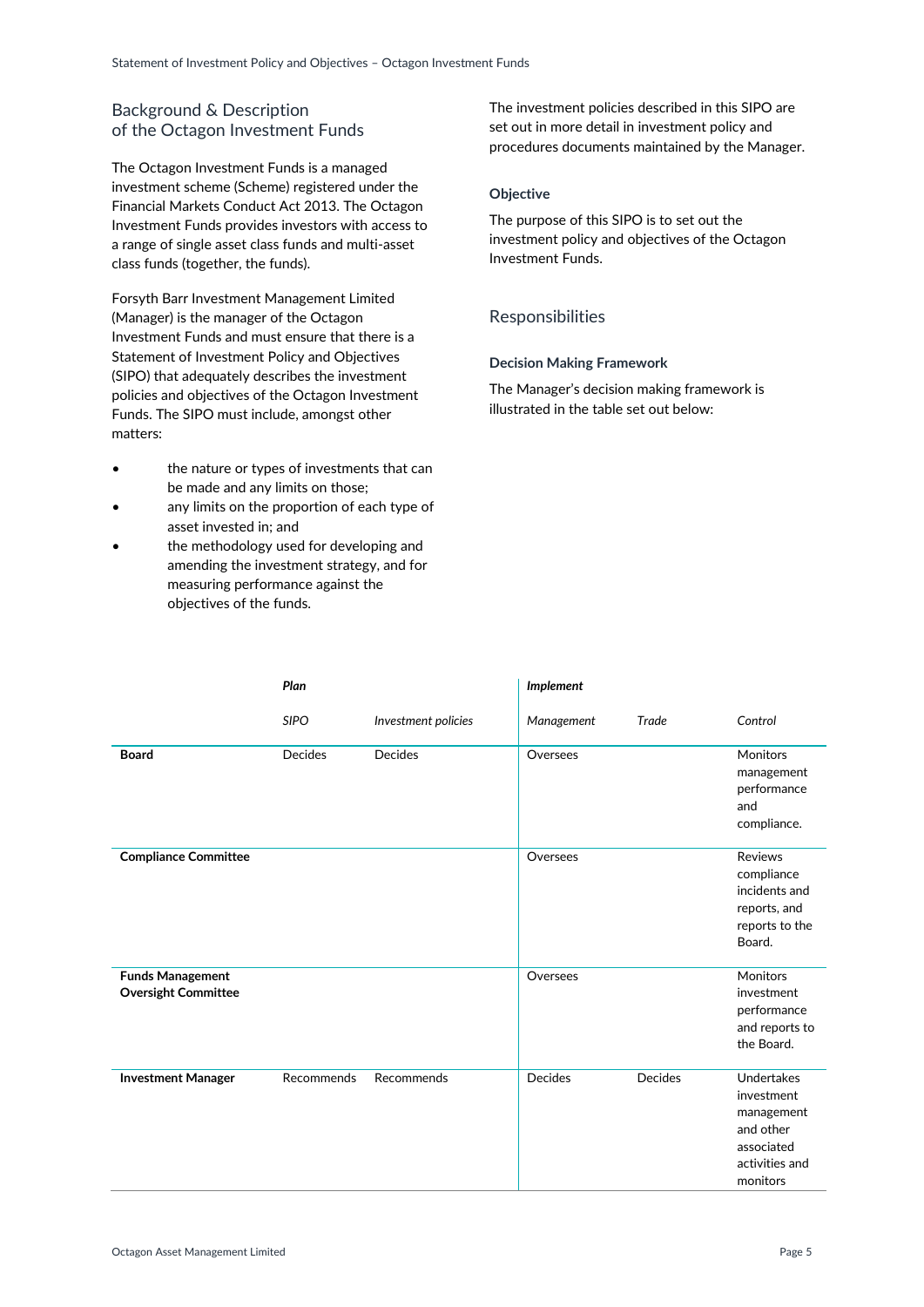|                        | Plan        |                     | Implement  |                                |                                                                         |
|------------------------|-------------|---------------------|------------|--------------------------------|-------------------------------------------------------------------------|
|                        | <b>SIPO</b> | Investment policies | Management | Trade                          | Control                                                                 |
|                        |             |                     |            |                                | investment<br>performance<br>and SIPO<br>compliance.                    |
| Administration manager |             |                     |            |                                | Arranges<br>independent<br>calculation of<br>investment<br>performance. |
| Supervisor             |             |                     | Supervises |                                | Oversees<br>management<br>and<br>administration.                        |
| Custodian              |             |                     |            | <b>Settles</b><br>transactions | Holds the<br>assets on<br>behalf of<br>investors.                       |

### **Manager's Board**

The board of directors of the manager (Board) is responsible for:

- reviewing and approving this SIPO and any changes to it;
- reviewing and approving the investment policies and objectives of each fund and any changes to them;
- monitoring management's overall performance in relation to the funds;
- monitoring compliance with this SIPO and the investment policies of each fund; and
- approving the appointment or termination of any external administration manager, any external investment manager, and any other outsource providers to the Manager.

### **Compliance Committee**

The Compliance Committee is responsible for reviewing incidents and reports in relation to compliance with this SIPO, and reporting to the Board.

### **Funds Management Oversight Committee**

The Funds Management Oversight Committee is responsible for:

- monitoring investment performance of each fund;
- monitoring Forsyth Barr Limited's performance as delegated provider of the administrative functions in respect of the Octagon Investment Funds;
- monitoring the performance of the Investment Manager, any external investment manager, the supervisor, the custodian and any other outsource providers to the Manager; and
- reporting on the above items to the Board.

### **Managing Director**

The Managing Director of the Manager is responsible for ensuring that the decisions of the Board are implemented.

#### **Investment Manager**

The Manager has appointed Octagon Asset Management Limited as the Investment Manager to perform the day-to-day investment management of the Scheme.

The Investment Manager's responsibilities in particular include:

 making recommendations to the Board in respect of changes to this SIPO;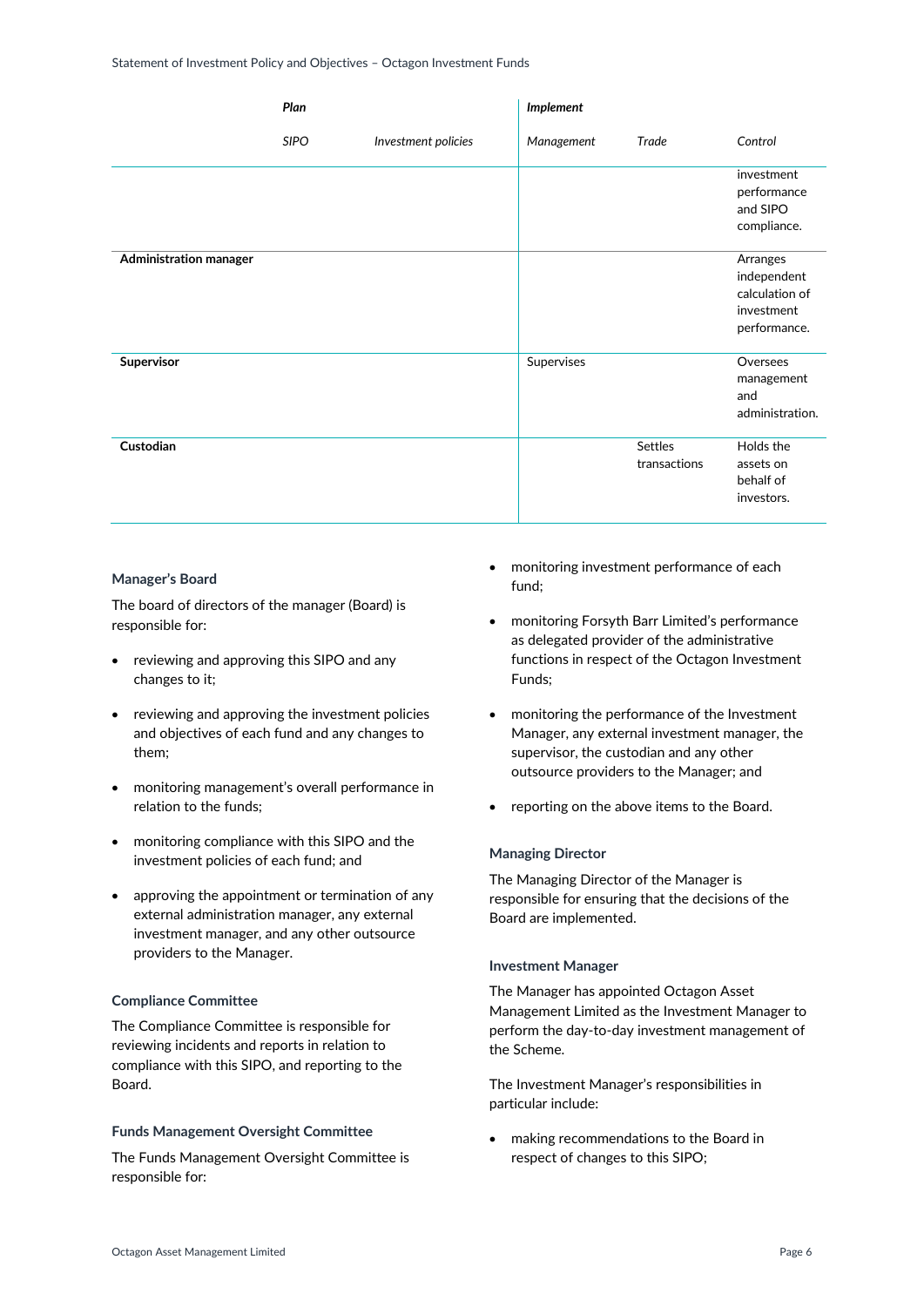- making recommendations to the Board in respect of changes to the investment policies of a fund;
- monitoring the Scheme's investment performance;
- monitoring the Scheme's compliance with this SIPO and the investment policies; and
- reporting to the Funds Management Oversight Committee as required.

### **Investment Product Manager**

The Investment Product Manager is responsible for co-ordinating review of this SIPO as described in this SIPO.

### **Administration Manager**

Forsyth Barr Limited has been appointed as an administration manager and provides (or may delegate to an external service provider) asset valuation, unit pricing and financial accounting.

### **Supervisor**

The supervisor is responsible for, amongst other things:

- supervising the Manager's performance of its functions; and
- monitoring the Manager's and the Octagon Investment Funds' financial position to assess whether they are adequate.

The name and contact details for the supervisor are set out in the Octagon Investment Funds' Product Disclosure Statement (PDS).

### **Custodian**

Any custodian is appointed by the supervisor and is independent of the Manager and, as a delegate of the supervisor, holds the Octagon Investment Funds' assets on behalf of investors.

The name and contact details for any custodian are set out in the Octagon Investment Funds' PDS

# <span id="page-6-0"></span>Fund Management

The Octagon Investment Funds offers investors the option to invest in the following actively managed funds from our range of single asset class funds and multi-asset class funds. The multi-asset class funds

generally have an exposure to a greater number of asset classes when compared to the single asset class funds.

### **Single Asset Class Funds**

The following funds are single asset class funds

- Australian Equities Fund
- Global Equities Fund
- Listed Property Fund
- New Zealand Equities Fund
- New Zealand Fixed Interest Fund

### **Multi-Asset class funds**

The following funds are multi-asset class funds

- Income Fund
- Balanced Fund
- Growth Fund

### **Investment Philosophy**

The Manager believes that there are opportunities in financial markets for active managers to exploit and that an actively managed portfolio of investments will over time provide better returns than a simple buy-and-hold strategy; accordingly, the Manager has appointed an active Investment Manager.

# **Permitted Investments**

In addition to each of the funds' specific permitted investments, each of the funds may gain investment exposure by investing directly, or indirectly into an underlying managed investment scheme (which may also be managed by the Manager).

The Investment Manager, may also, after consultation with the supervisor of the funds, invest in other assets that the Investment Manager considers appropriately reflect the risk profile of the funds and will contribute to the performance objectives of the funds.

### **Foreign Currency Hedging**

Hedging involves making an investment or entering into an agreement with the intention of reducing the impact of adverse price movements in a financial obligation.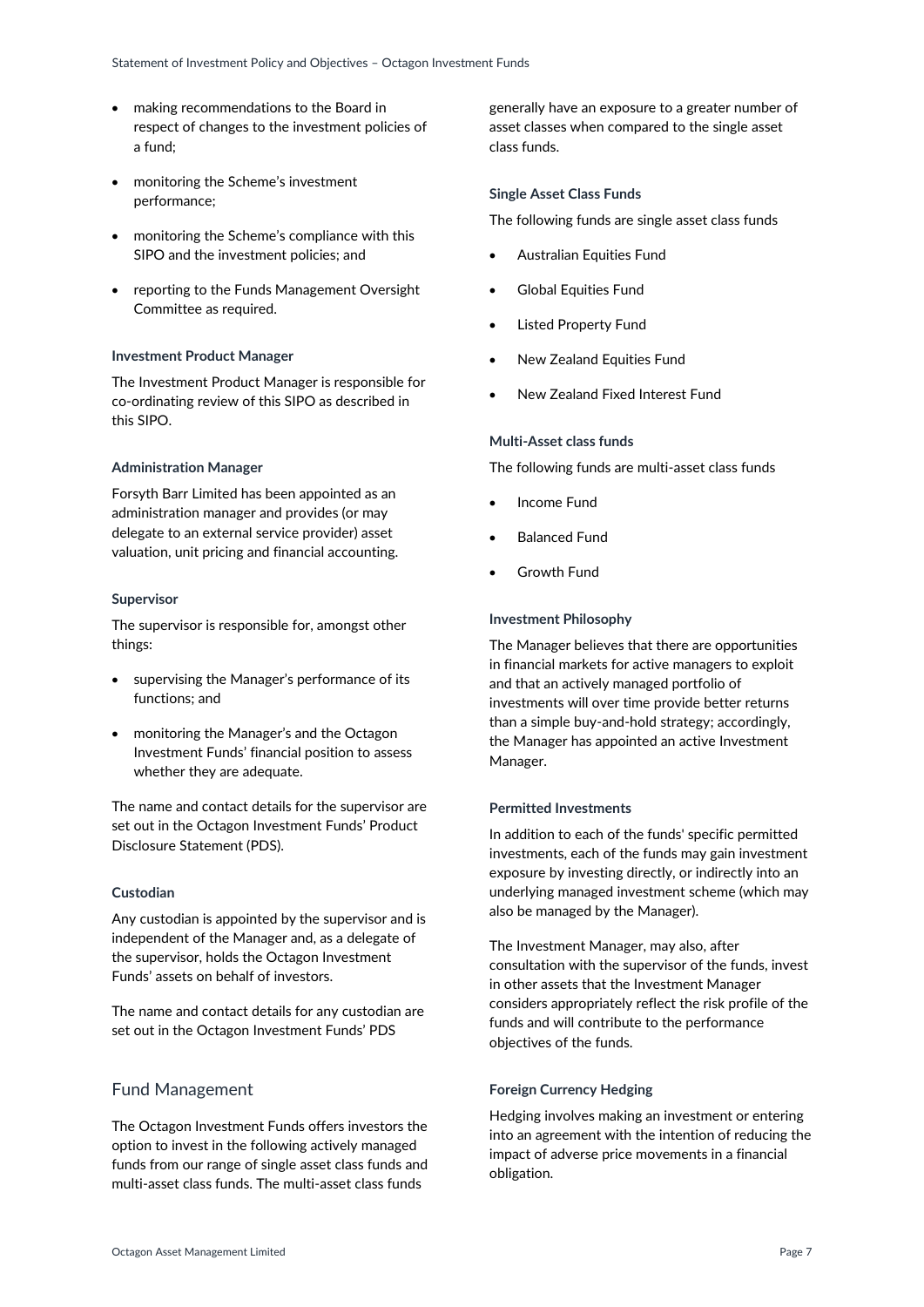The Investment Manager actively manages the fund's foreign currency exposure associated with international and Australian equities, and listed property; and generally hedges the foreign currency exposure associated with international fixed interest. This is achieved through foreign currency hedging. The funds' foreign currency hedging strategy is established by the Board and implemented by the Investment Manager. The Board and the Funds Management Oversight Committee monitor the Investment Manager's compliance with the strategy.

Where the Investment Manager invests into an underlying managed investment scheme to achieve the intended investment exposures, foreign currency hedging may be undertaken by the manager of that underlying scheme.

# **Risk Indicator**

The funds' risk indicators are a historic measure of the volatility of the funds' returns, calculated as the annualised standard deviation of returns over the last five years. The most recently published risk indicator for the funds are available in the most recent Fund Update published for the funds (prior to December 2021 see the Fund Updates for the Forsyth Barr Investment Funds)

### **Tactical Asset Allocation**

Tactical asset allocation involves varying the actual asset allocation away from the target asset allocation, to take advantage of short-term market conditions.

The funds do not undertake tactical asset allocation outside of target asset allocation permitted ranges.

### **Rebalancing**

Rebalancing involves buying and selling assets so that the fund's actual asset allocation matches its target asset allocation.

The single asset class funds are generally close to fully invested in the relevant asset class, which means that they do not have to undertake rebalancing.

The multi-asset class funds may undertake rebalancing so that actual asset allocation matches desired asset allocation. Any rebalancing is at the discretion of the Investment Manager.

# **Investments in underlying managed investment schemes**

Where the funds invest in underlying managed investment schemes, the Investment Manager will aggregate its interests in the investment scheme's underlying investments (where practicable and as made available by any external investment manager) with its own investments for the purposes of assessing compliance with the funds' target asset allocation ranges, and other limits and restrictions. Derivatives may be used by the manager of an underlying managed investment scheme.

# **Derivatives**

The funds may use derivatives where the Investment Manager considers doing so is consistent with the funds' risk profile and will contribute to the performance objectives of the funds. Derivatives may be used by the manager of an underlying investment scheme.

# **Borrowing**

The funds may only borrow to facilitate investorinitiated activity and for the payment of fund expenses.

# **Compliance with limits and restrictions**

<span id="page-7-0"></span>If the funds move outside a target asset allocation range or cease to comply with any other limit or restriction, there is no breach of that limit or restriction if the fund returns to compliance within 7 business days.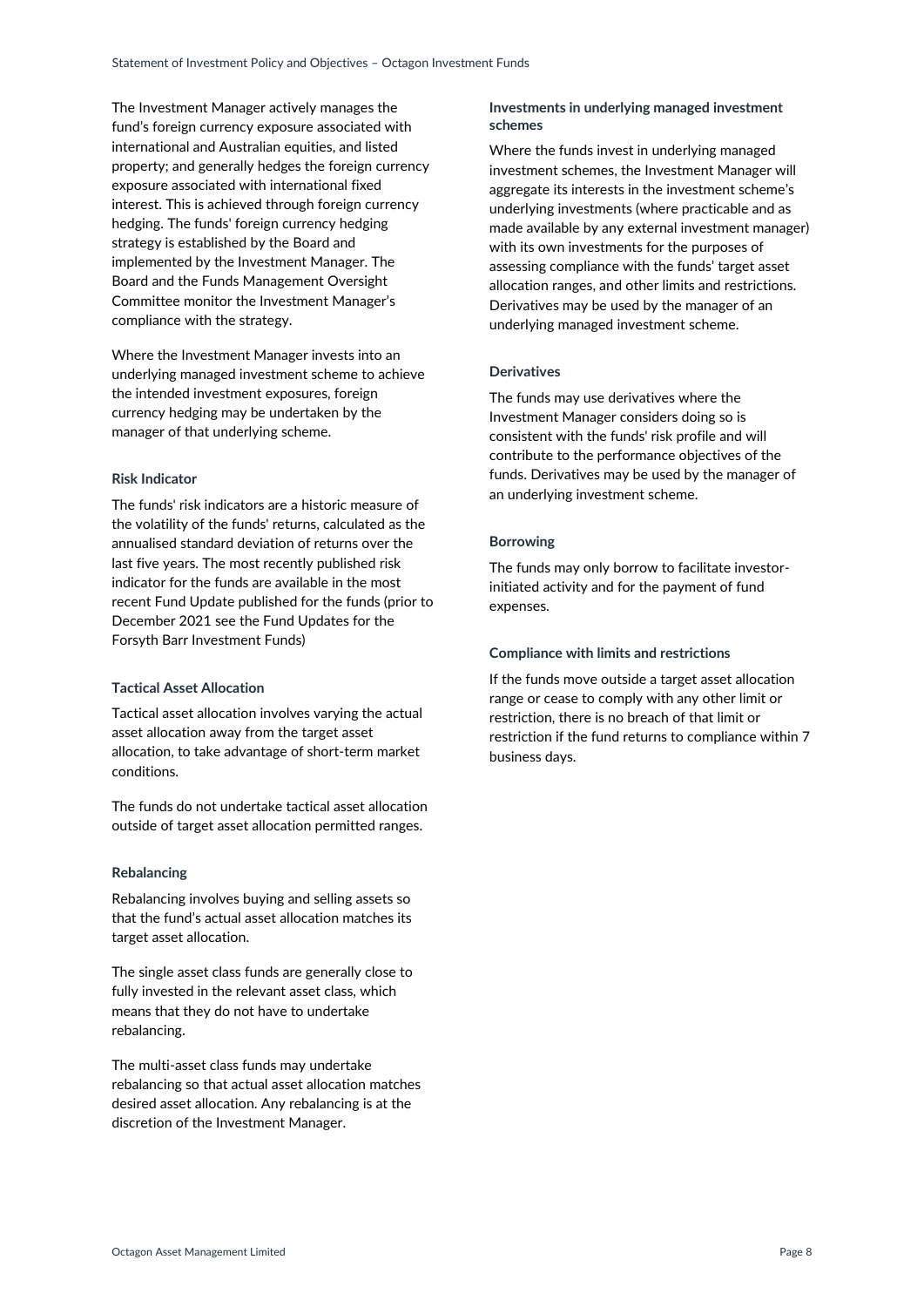# Australian Equities Fund

### **Description of the Fund**

The Fund is a single asset class fund.

# **Investment Objective**

The Fund's investment objective is to achieve positive long-term returns after fees, taxes and other expenses by investing mostly in selected Australian equities, and in New Zealand listed shares where the company has meaningful operations in Australia, subject to the higher risks associated with investments in international equity markets.

# **Benchmark**

The Fund has no benchmark, however for comparative purposes only, fund performance may be considered in relation to the S&P/ASX 200 Accumulation Index, 50% hedged to the New Zealand dollar.

# **Investment Strategy**

# *Target Asset Allocation*

The Fund's target asset allocation and target asset allocation ranges are set out in the table below:

| <b>Asset Class</b>           | <b>Target</b> | Range          |
|------------------------------|---------------|----------------|
| Cash and cash equivalents    | 5%            | $0\% - 20\%$   |
| New Zealand fixed interest   |               |                |
| International fixed interest |               |                |
| Australasian equities        | 85%           | $80\% - 100\%$ |
| International equities       |               | $0\% - 20\%$   |
| Listed property              | 10%           | $0\% - 20\%$   |
| Unlisted property            |               |                |
| Commodities                  |               |                |
| Other                        |               |                |

#### <sup>1</sup> Where a financial product is listed on both the ASX and a non-Australian stock exchange the Fund may transact on either exchange.

# *Permitted Investments*

The Fund may invest in:

- $\bullet$  financial products listed on the ASX<sup>1</sup> and unlisted financial products the Investment Manager expects to be listed on the ASX within 12 months of purchase; and
- financial products listed on the NZX and unlisted financial products the Investment Manager expects to be listed on the NZX within 12 months of purchase; and
- cash in deposits with registered banks.

### *Investment Restrictions*

The following investment restrictions apply to the Fund:

- investment in any one entity or financial product may not be more than 25% of the value of the Fund's assets;
- investments in unlisted financial products the Investment Manager expects to be listed on the ASX and NZX within 12 months of purchase may not in aggregate be more than 10% of the value of the Fund's assets.

# <span id="page-8-0"></span>Global Equities Fund

### **Description of the Fund**

The Global Equities Fund is a single asset class fund.

### **Investment Objective**

The Fund's investment objective is to achieve positive long-term returns after fees, taxes and other expenses by investing in selected international equities, subject to the higher risks associated with investments in international equity markets.

# **Benchmark**

The Fund has no benchmark, however for comparative purposes only, fund performance may be considered in relation to the MSCI ACWI Net Total Return Index, 50% hedged to the New Zealand dollar.

-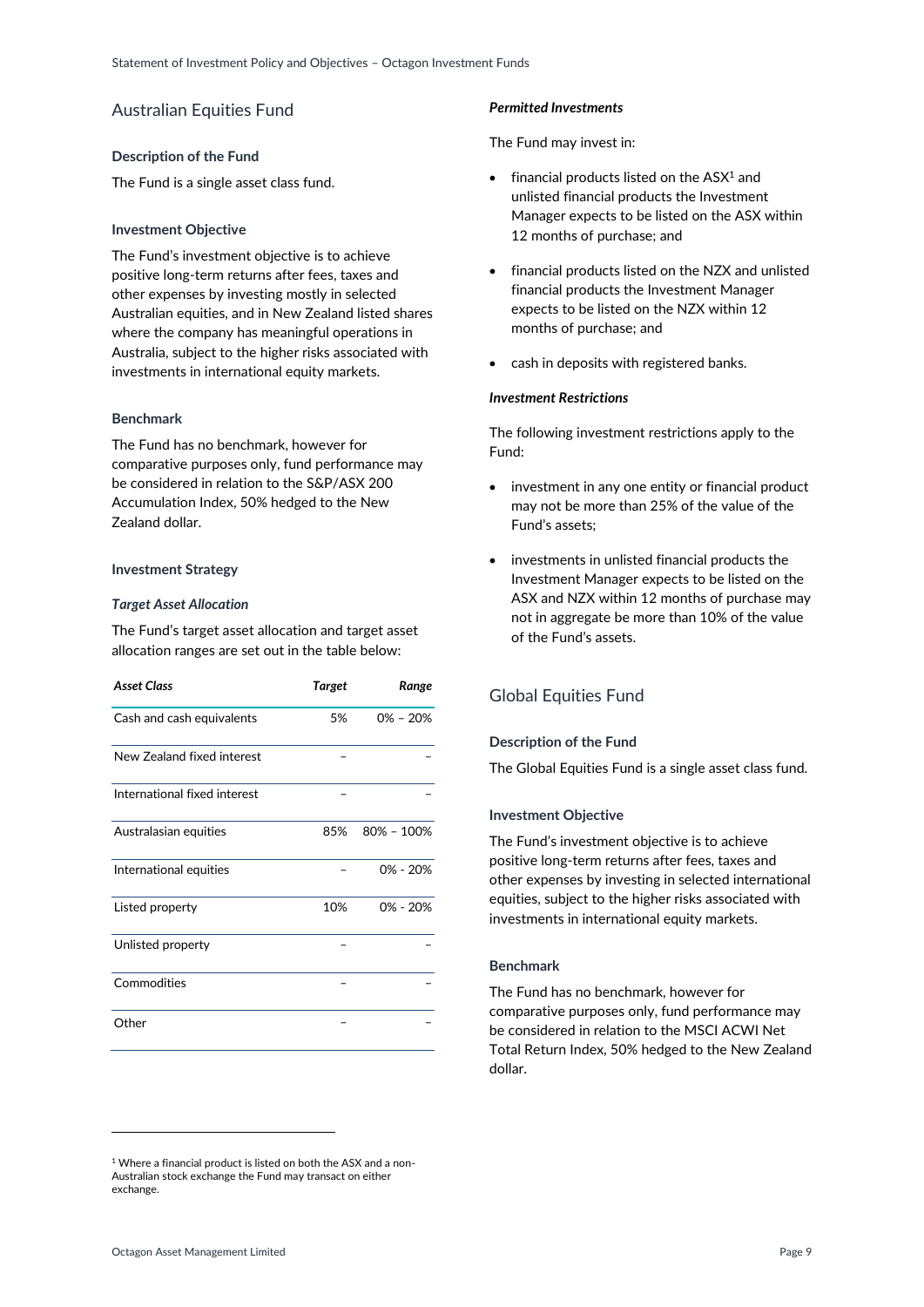# **Investment Strategy**

### *Target Asset Allocation*

The Fund's target asset allocation and target asset allocation ranges are set out in the table below:

| <b>Asset Class</b>           |     | <b>Target</b> | Range |
|------------------------------|-----|---------------|-------|
| Cash and cash equivalents    | 10% | $0\% - 20\%$  |       |
| New Zealand fixed interest   |     |               |       |
| International fixed interest |     |               |       |
| Australasian equities        |     | $0\% - 20\%$  |       |
| International equities       | 90% | 80% - 100%    |       |
| Listed property              |     | $0\% - 10\%$  |       |
| Unlisted property            |     |               |       |
| Commodities                  |     |               |       |
| Other                        |     |               |       |

# *Permitted Investments*

The Fund may invest in:

- financial products listed on recognised international securities exchanges and unlisted financial products the Investment Manager expects to be listed on one or more recognised international securities exchanges within 12 months of purchase; and
- cash in deposits with registered banks.

### *Investment Restrictions*

The following investment restrictions apply to the Fund:

- investment in any one entity or financial product may not be more than 25% of the value of the Fund's assets; and
- <span id="page-9-0"></span> investments in unlisted financial products the Investment Manager expects to be listed on one or more recognised international securities exchanges within 12 months of purchase may not in aggregate be more than 10% of the value of the Fund's assets.

# Listed Property Fund

# **Description of the Fund**

The Listed Property Fund is a single asset class fund.

### **Investment Objective**

The Fund's investment objective is to achieve positive long-term returns after fees, taxes and other expenses by investing in selected listed property vehicles, subject to the higher risks associated with investments in listed property investments.

### **Benchmark**

The Fund has no benchmark, however for comparative purposes only, fund performance may be considered in relation to the S&P/NZX All Real Estate Gross with Imputation Index.

### **Investment Strategy**

### *Target Asset Allocation*

The Fund's target asset allocation and target asset allocation ranges are set out in the table below:

| Asset Class                  | Target | Range         |
|------------------------------|--------|---------------|
| Cash and cash equivalents    | 5%     | $0\% - 20\%$  |
| New Zealand fixed interest   |        |               |
| International fixed interest |        |               |
| Australasian equities        | 20%    | $0\% - 30\%$  |
| International equities       | 5%     | $0\% - 10\%$  |
| Listed property              |        | 70%55% - 100% |
| Unlisted property            |        |               |
| Commodities                  |        |               |
| Other                        |        |               |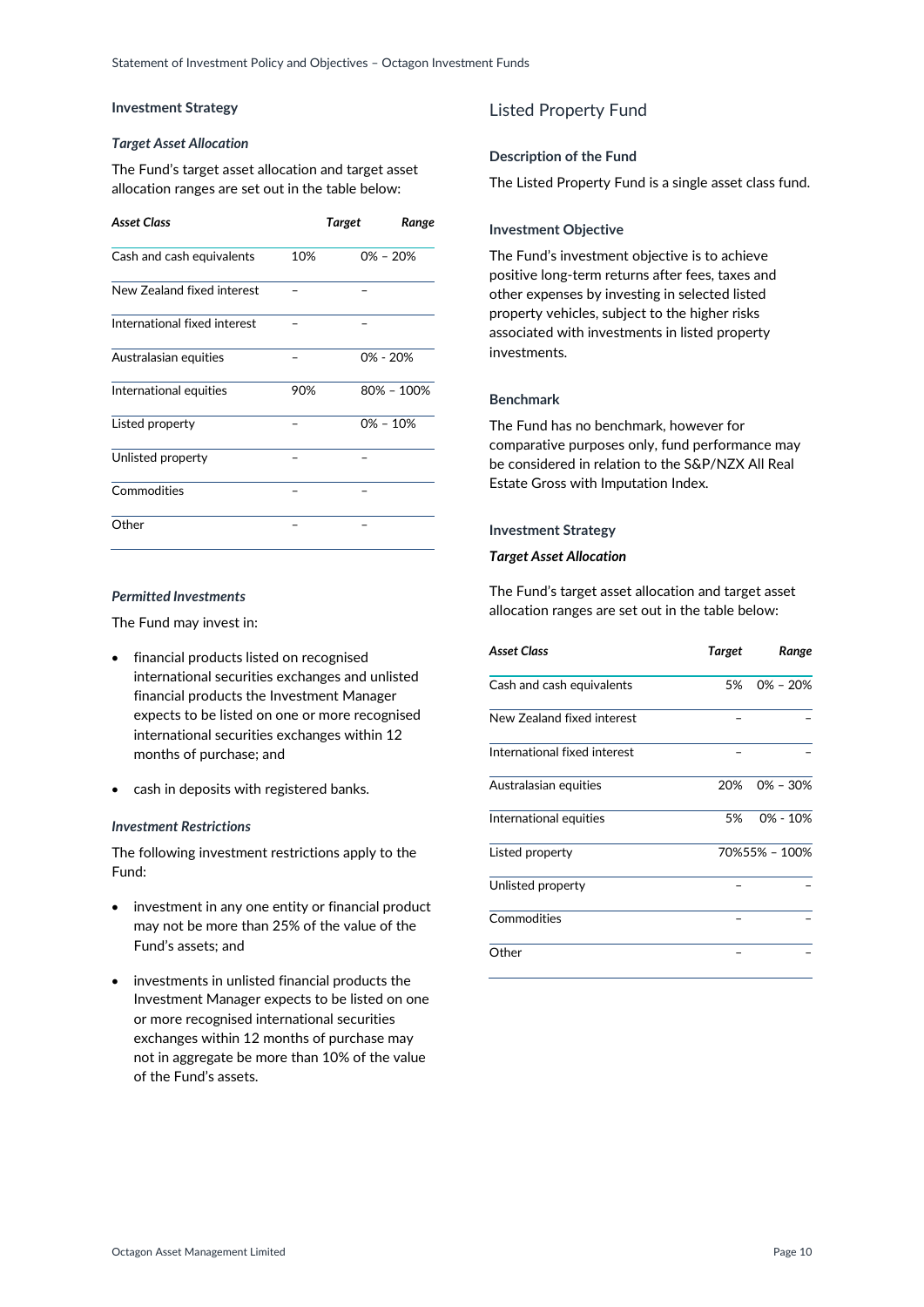### *Permitted Investments*

The Fund may invest in:

- financial products listed on the NZX, ASX or other recognised international securities exchange issued by entities whose principal business is, in the opinion of the Investment Manager, owning or managing property or property-like assets;
- unlisted financial products, issued by entities whose principal business is, in the opinion of the Investment Manager, owning or managing property or property-like assets, that the Investment Manager expects to be listed on the NZX, ASX, or other recognised international securities exchange within 12 months of purchase; and
- cash in deposits with registered banks.

### *Investment Restrictions*

The following investment restrictions apply to the Fund:

- investment in any one entity or financial product may not be more than 25% of the value of the Fund's assets.
- <span id="page-10-0"></span>• investments in unlisted financial products the Investment Manager expects to be listed on the NZX, ASX or other recognised international securities exchange within 12 months of purchase may not in aggregate be more than 10% of the value of the Fund's assets.

# New Zealand Equities Fund

### **Description of the Fund**

The Fund is a single asset class fund.

### **Investment Objective**

The Fund's investment objective is to achieve positive long-term returns after fees, taxes and other expenses by investing mostly in selected New Zealand equities, and in Australian listed shares where the company has meaningful operations in New Zealand, subject to the higher risks associated with investments in equity markets.

### **Benchmark**

The Fund has no benchmark, however for comparative purposes only, fund performance may be considered in relation to the S&P/NZX50 Gross with Imputation Index.

### **Investment Strategy**

#### *Target Asset Allocation*

The Fund's target asset allocation and target asset allocation ranges are set out in the table below:

| <b>Asset Class</b>           | Target | Range           |
|------------------------------|--------|-----------------|
| Cash and cash equivalents    |        | 5% 0% - 20%     |
| New Zealand fixed interest   |        |                 |
| International fixed interest |        |                 |
| Australasian equities        | 85%    | $80% -$<br>100% |
| International equities       |        |                 |
| Listed property              | 10%    | $0\% - 20\%$    |
| Unlisted property            |        |                 |
| Commodities                  |        |                 |
| Other                        |        |                 |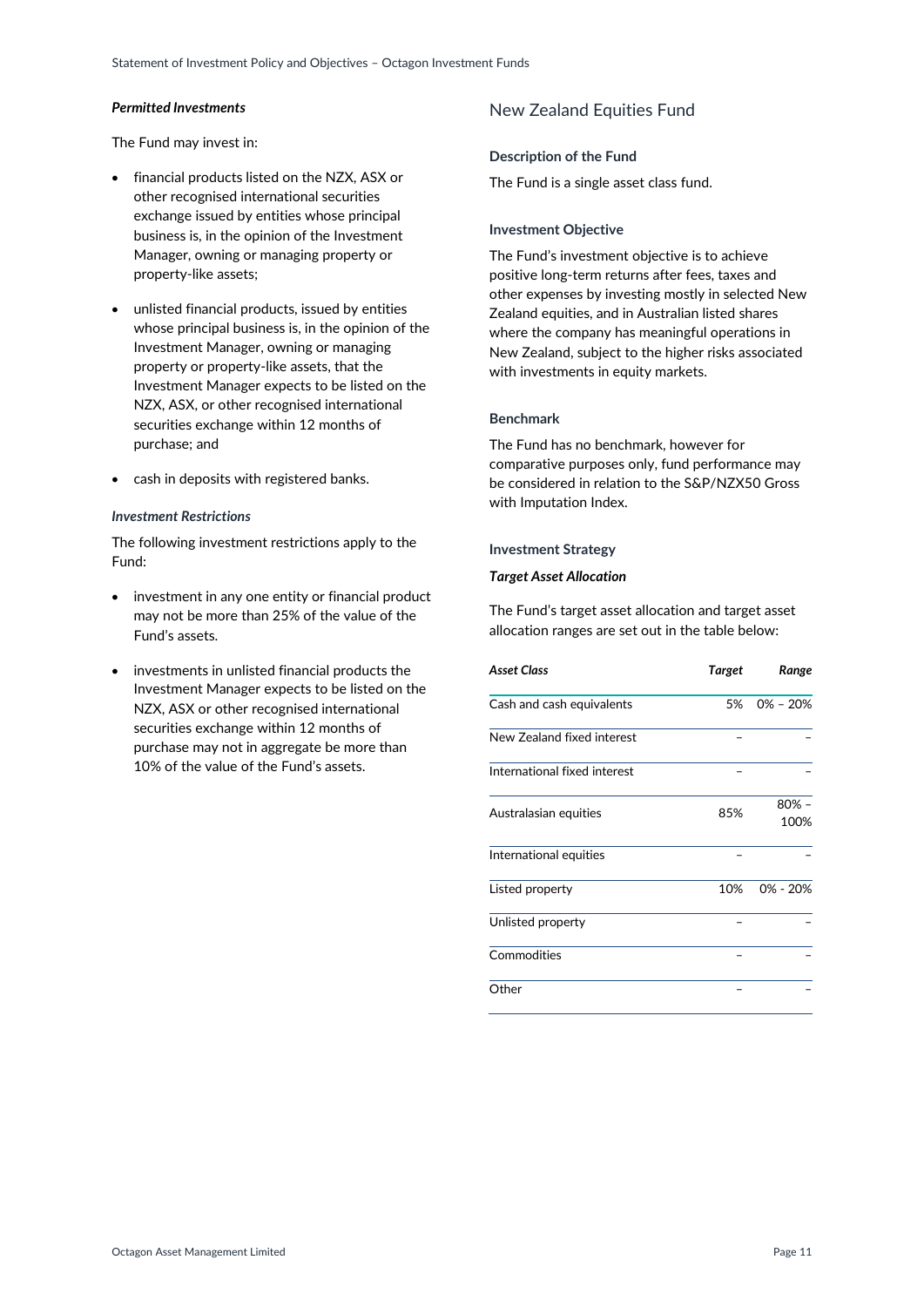### *Permitted Investments*

The Fund may invest in:

- $\bullet$  financial products listed on the NZX<sup>2</sup> and unlisted financial products the Investment Manager expects to be listed on the NZX within 12 months of purchase; and
- financial products listed on the ASX and unlisted financial products the Investment Manager expects to be listed on the ASX within 12 months of purchase; and
- cash in deposits with registered banks.

### *Investment Restrictions*

The following investment restrictions apply to the Fund:

- investment in any one entity or financial product may not be more than 25% of the value of the Fund's assets; and
- <span id="page-11-0"></span> investments in unlisted financial products the Investment Manager expects to be listed on the NZX and ASX within 12 months of purchase may not in aggregate be more than 10% of the value of the Fund's assets.

# New Zealand Fixed Interest Fund

#### **Description of the Fund**

The Fund is a single asset class fund.

#### **Investment Objective**

The Fund's investment objective is to achieve positive long-term returns after fees, taxes and other expenses by investing in selected New Zealand debt and debt-like securities, subject to the risks associated with investments in debt markets.

### **Benchmark**

The Fund has no benchmark, however for comparative purposes only, fund performance may be considered in relation to the S&P/NZX Investment Grade Corporate Bond Index.

#### **Investment Strategy**

#### *Target Asset Allocation*

The Fund's target asset allocation and target asset allocation ranges are set out in the table below:

| Asset Class                  | Target | Range         |
|------------------------------|--------|---------------|
| Cash and cash equivalents    |        | 5% 0% - 15%   |
| New Zealand fixed interest   |        | 95% 0% - 100% |
| International fixed interest |        | 0% 0% - 100%  |
| Australasian equities        |        |               |
| International equities       |        |               |
| Listed property              |        |               |
| Unlisted property            |        |               |
| Commodities                  |        |               |
| Other                        |        |               |

-

<sup>2</sup> Where a financial product is listed on both the NZX and a non-New Zealand stock exchange the Fund may transact on either exchange.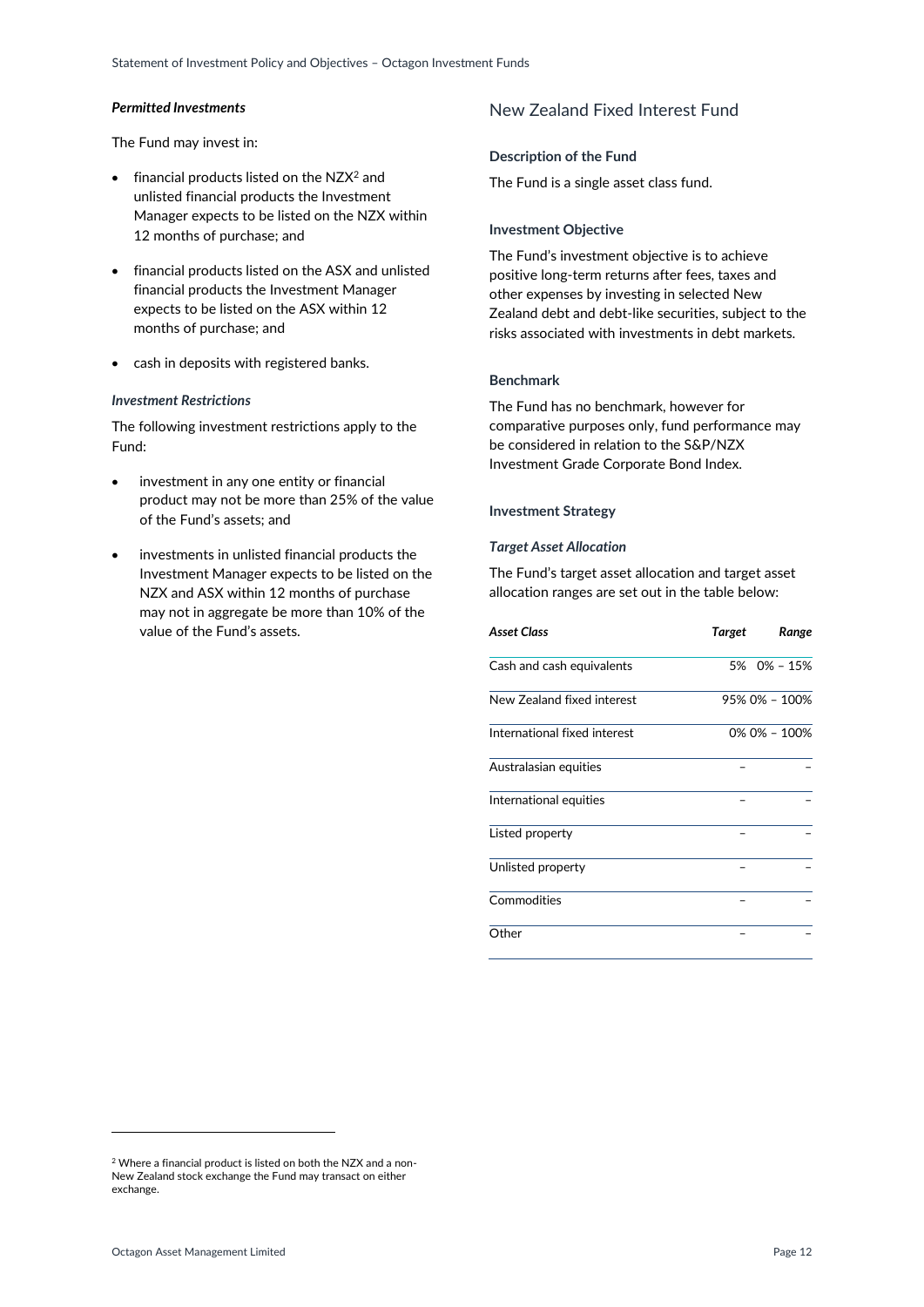#### *Permitted Investments*

The Fund may, subject to the ranges below, invest in:

| <b>Investment</b>                                                                                                                                                                           | Range         |
|---------------------------------------------------------------------------------------------------------------------------------------------------------------------------------------------|---------------|
| Cash and cash equivalents                                                                                                                                                                   | $0\% - 15\%$  |
| New Zealand Government debt securities                                                                                                                                                      | $0\% - 100\%$ |
| Overseas Government or supranational debt<br>securities                                                                                                                                     | $0\% - 50\%$  |
| New Zealand Local Government Funding<br>Agency debt securities                                                                                                                              | 0% - 50%      |
| State-owned enterprise and local authority<br>debt securities                                                                                                                               | $0\% - 50\%$  |
| Senior or unsubordinated debt securities<br>issued by entities (other than the above)                                                                                                       | $0\% - 100\%$ |
| Subordinated debt securities, preference<br>shares, convertible notes, reset securities<br>and other forms of hybrid debt/equity<br>securities issued by entities (other than the<br>above) | $0\% - 30\%$  |

All investments must be New Zealand dollar denominated.

### *Investment Restrictions*

<span id="page-12-0"></span>The Fund's investment in any one entity (other than the New Zealand Government) or financial product (other than a financial product issued by the New Zealand Government) may not be more than 25% of the value of the Fund's assets.

# Income Fund

#### **Description of the fund**

The Fund is a multi- asset class fund.

### **Investment Objective**

The Fund's investment objective is to pay distributions, while maintaining its capital value over the long-term, after fees, taxes and other expenses by investing in selected New Zealand and international equities, listed property and New Zealand and international debt and debt -like securities, subject to the risks associated with investments in equity and debt markets.

### **Benchmark**

The Fund has no benchmark, however for comparative purposes only, the Fund's performance may be considered in relation to the following market indices.

(1) The S&P/NZX Bank Bills 90-Day Index, which generally reflects 3-month bank term deposit rates of domestic major banks; and,

(2) A composite market index where a weightedaverage return is calculated; we multiply the relevant market index return by the target asset allocation of the Fund

As the Fund's investments typically have greater risk than term deposits in general, the Fund's market index is calculated using a composite index as described above, under the description of the Benchmark using option (2).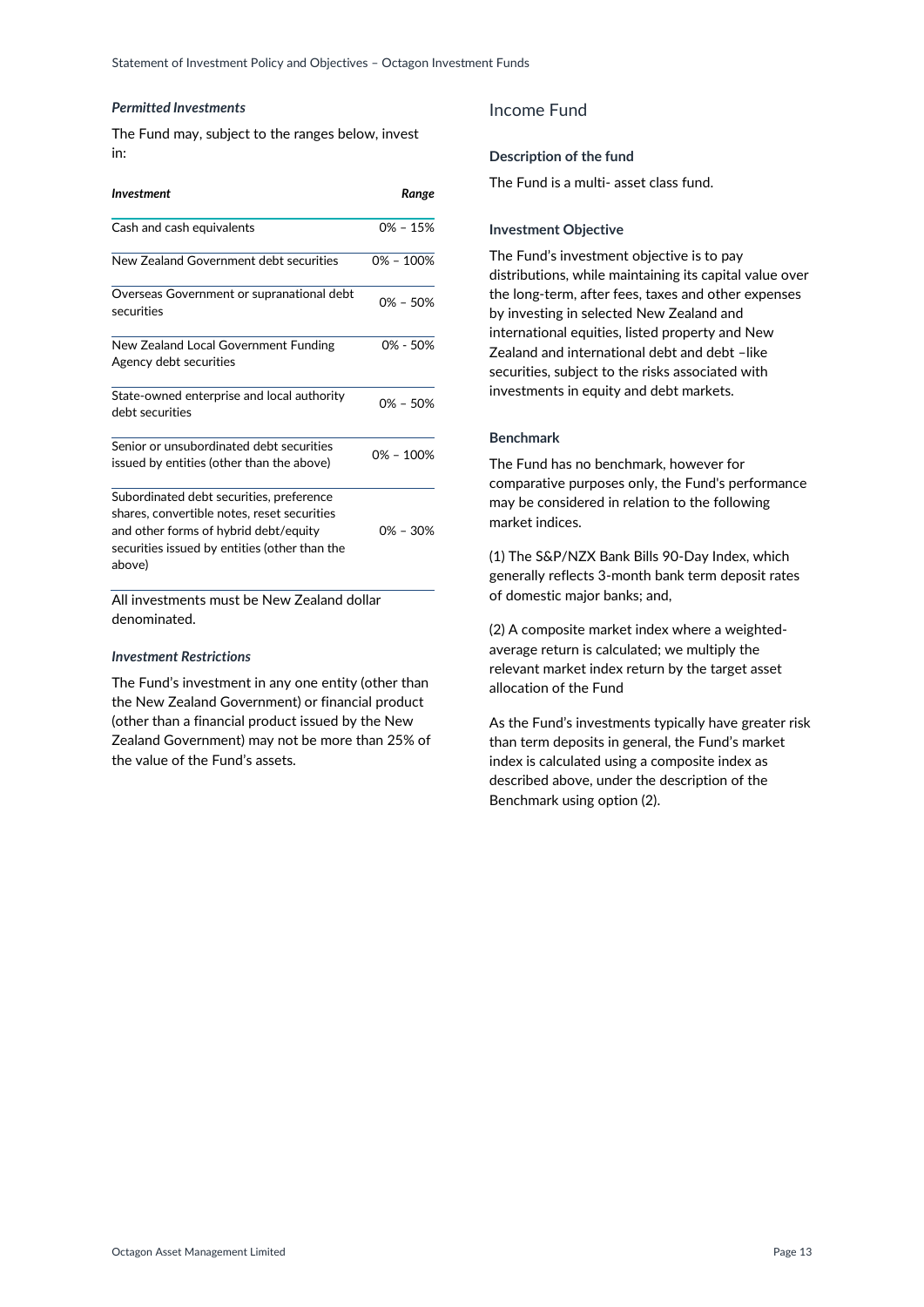# **Investment Strategy**

### *Target Asset Allocation*

The Fund's target asset allocation and target asset allocation ranges are set out in the table below:

|                              | Target | Range        |
|------------------------------|--------|--------------|
| Cash and cash equivalents    | .5%    | $0\% - 50\%$ |
| New Zealand fixed interest   | 20%    | $0\% - 50\%$ |
| International fixed interest | 20%    | $0\% - 50\%$ |
| Australasian equities        | 40%    | 0% – 70%     |
| International equities       | 0%     | $0\% - 20\%$ |
| Listed property              | 15%    | $0\% - 50\%$ |
| Unlisted property            |        |              |
| Commodities                  |        |              |
| Other                        |        | $0\% - 10\%$ |

# *Permitted Investments*

The Fund may invest into any financial product that would be a permitted investment for any of the single asset class funds. Where there is no equivalent single asset class fund, permitted investments are detailed in the Schedule.

### *Investment Restrictions*

<span id="page-13-0"></span>The investment restrictions applicable to each of the single asset class funds apply to the relevant asset classes that the Fund is permitted to invest in to. Where there is no equivalent single asset class fund, investment restrictions are detailed in the Schedule. On-call investments held in the Fund's transactional bank account of up to an aggregate value of \$2 million are not subject to any investment restrictions.

# Balanced Fund

# **Description of the fund**

The Fund is a multi- asset class fund.

# **Investment Objective**

The Fund's investment objective is to achieve positive long-term returns after fees, taxes and other expenses by investing in selected New Zealand and international equities, listed property and New Zealand and international debt and debtlike securities, subject to the risks associated with investments in equity and debt markets.

# **Benchmark**

The Balanced Fund has no benchmark, however for comparative purposes only, the Fund's performance may be considered in relation to a composite index where a weighted- average return is calculated; we multiply the relevant market index return by the target asset allocation of the Fund.

# **Investment Strategy**

# *Target Asset Allocation*

The Fund's target asset allocation and target asset allocation ranges are set out in the table below:

|                              | Target | Range        |
|------------------------------|--------|--------------|
| Cash and cash equivalents    | 10%    | $0\% - 50\%$ |
| New Zealand fixed interest   | 22%    | 0% - 50%     |
| International fixed interest | 11%    | $0\% - 50\%$ |
| Australasian equities        | 30%    | $0\% - 70\%$ |
| International equities       | 20%    | 0% - 50%     |
| Listed property              | 7%     | $0\% - 50\%$ |
| Unlisted property            |        |              |
| Commodities                  |        |              |
| Other                        |        | $0\% - 10\%$ |

# *Permitted Investments*

The Fund may invest into any financial product that would be a permitted investment for any of the single asset class funds. Where there is no equivalent single asset class fund, permitted investments are detailed in the Schedule.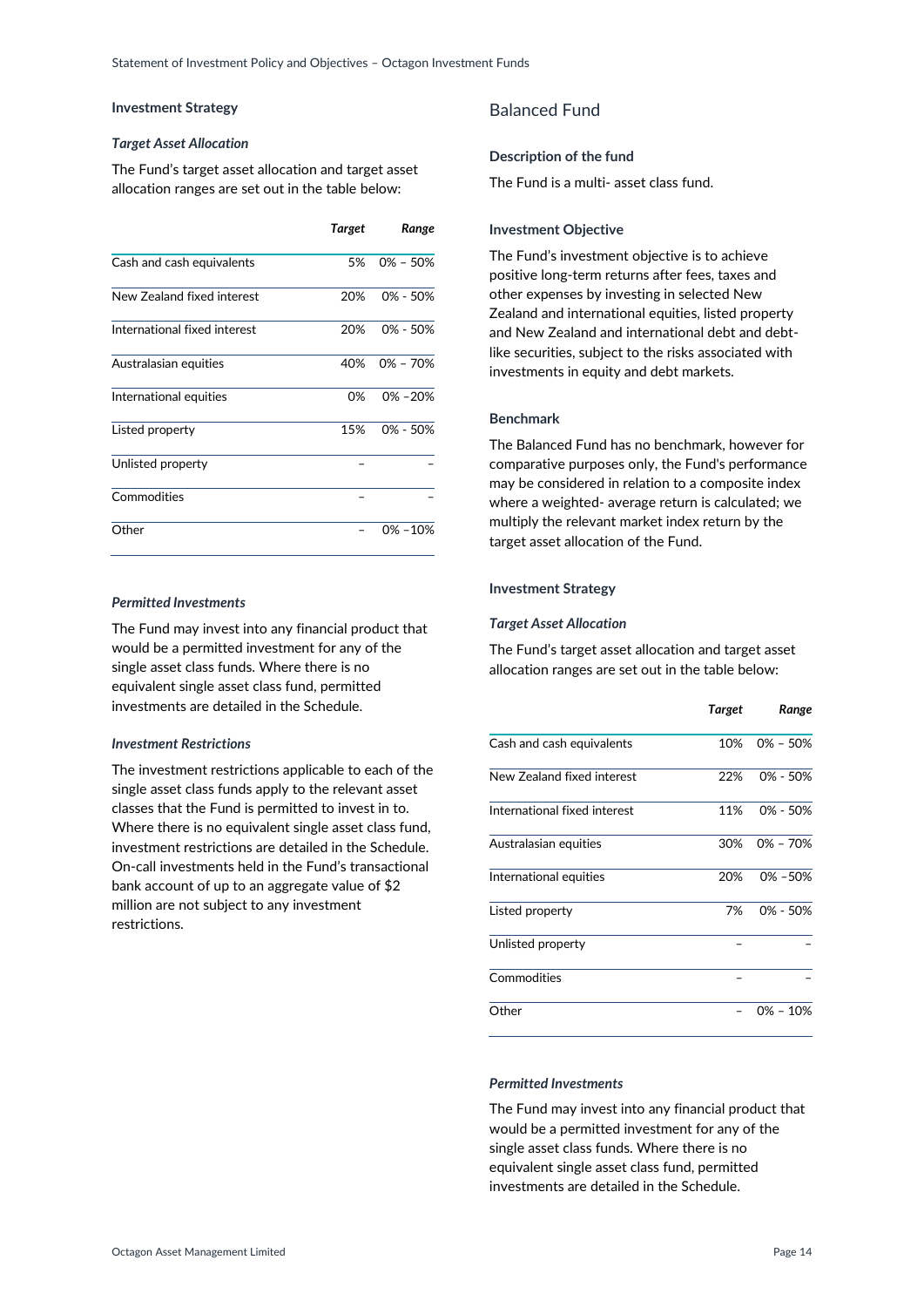### *Investment Restrictions*

The investment restrictions applicable to each of the single asset class funds apply to the relevant asset classes that the Fund is permitted to invest in to. Where there is no equivalent single asset class fund, investment restrictions are detailed in the Schedule.

On-call investments held in the Fund's transactional bank account of up to an aggregate value of \$2 million are not subject to any investment restrictions.

# <span id="page-14-0"></span>Growth Fund

### **Description of the fund**

The Fund is a multi- asset class fund.

### **Investment Objective**

The Fund's investment objective is to achieve positive long-term returns after fees, taxes and other expenses by investing in selected New Zealand and international equities, listed property and New Zealand and international debt and debtlike securities, subject to the risks associated with investments in equity and debt markets.

### **Benchmark**

The Fund has no benchmark, however for comparative purposes only, the Fund's performance may be considered in relation to a composite index where a weighted average- return is calculated; we multiply the relevant market index return by the target asset allocation of the Fund.

#### **Investment Strategy**

#### *Target Asset Allocation*

The Fund's target asset allocation and target asset allocation ranges are set out in the table below:

|                              | Target | Range        |
|------------------------------|--------|--------------|
| Cash and cash equivalents    | 5%     | 0% - 50%     |
| New Zealand fixed interest   | 12%    | $0\% - 50\%$ |
| International fixed interest | 6%     | $0\% - 50\%$ |
| Australasian equities        | 37%    | 0% – 70%     |
| International equities       | 30%    | $0\% - 50\%$ |

| Listed property   | 10% 0% - 50% |
|-------------------|--------------|
| Unlisted property |              |
| Commodities       |              |
| Other             | $0\% - 10\%$ |

# *Permitted Investments*

The Fund may invest into any financial product that would be a permitted investment for any of the single asset class funds. Where there is no equivalent single asset class fund, permitted investments are detailed in the Schedule.

#### *Investment Restrictions*

The investment restrictions applicable to each of the single asset class funds apply to the relevant asset classes that the Fund is permitted to invest in to. Where there is no equivalent single asset class fund, investment restrictions are detailed in the Schedule.

On-call investments held in the Fund's transactional bank account of up to an aggregate value of \$2 million are not subject to any investment restrictions.

### <span id="page-14-1"></span>**Appointment of External Investment Managers**

The Manager may decide to appoint selected external investment managers. The due diligence process to consider the appointment or removal of any external investment manager is undertaken by the Investment Manager. When reporting to the Board, Investment Manager will consider a number of quantitative and qualitative factors.

Appointed external investment manager performance is included in the monitoring of Investment Performance and Compliance, as detailed in elsewhere in this SIPO.

Only the Board has the authority to appoint or remove an external investment manager.

# <span id="page-14-2"></span>Limit Breaks

A limit break is a material breach of a limit set out in this SIPO. It can relate to either the nature or type of investments that may be made by a fund, or the proportion of each type of asset that may be invested in by a fund.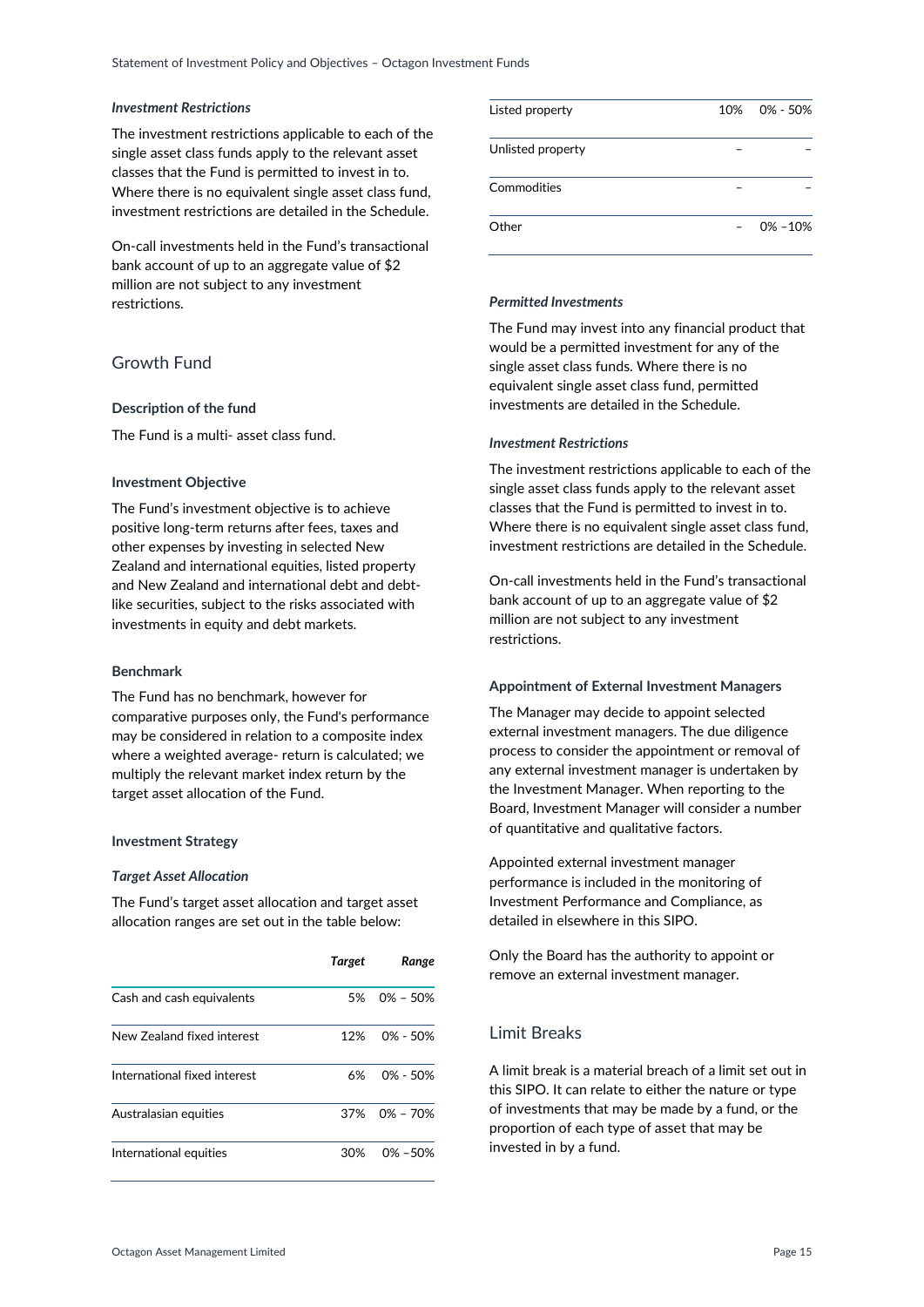### **Materiality and Limit Breaks**

In deciding whether a breach is material, the Manager will assess the circumstances of the breach in the context of the Octagon Investment Funds and the relevant fund, and take into account the following factors:

- the size of the breach in relation to the Octagon Investment Funds and the relevant fund;
- any losses caused to investors:
- whether the breach involves related-party transactions;
- whether the breach is an isolated incident, or part of a recurring pattern of breaches;
- whether the breach causes the PDS or any register entry on Disclose in respect of the Octagon Investment Funds or a fund, or an advertisement relating to the Octagon Investment Funds or a fund, to be false or misleading;
- how quickly the breach is rectified after the Manager became aware of the breach; and
- how long the breach went on for.

### **Immediate Reporting**

Where the Manager becomes aware of a limit break, the Manager must report the limit break to the supervisor, if the limit break is not corrected within five working days of the Manager becoming aware of the limit break.

### **Quarterly Reporting**

In accordance with the requirements of the Financial Markets Conduct Act 2013, the Manager must provide a report detailing all limit breaks to the supervisor each quarter.

The quarterly report must be provided within 10 working days after the expiry of each quarter.

#### **Content of limit break reports**

The content of any limit break reports, where possible, will detail the following:

- the date the Manager became aware of the limit break;
- the name of the fund within the Octagon Investment Funds to which the limit break relates;
- the nature and cause of the limit break (the type of limit break);
- the net asset value of the scheme property in the Octagon Investment Funds as a whole and in respect of the fund within the Octagon Investment Funds to which the limit break relates (as at the date the limit break first occurred);
- the reasons why the limit break is material;
- the date on which the limit break first occurred and the period for which the limit break continued before it was corrected (or whether the limit break remains uncorrected at the time of the report);
- the steps taken, or to be taken, by the Manager to correct the limit break;
- what steps (if any) have been taken, or will be taken, to minimise risk of a recurrence of this type of limit break or to ensure early notification and correction of limit breaks of this type; and
- the timeframe within which the Manager intends to take any steps not already taken under the preceding bullet points.

# <span id="page-15-0"></span>Responsible Investment

Responsible investment, including environmental, social and governance considerations, is taken into account in the investment policies and procedures of the funds as follows:

 Before the Investment Manager makes a direct investment for a fund, it will assess whether, in its opinion, the relevant entity is directly engaged in any of the following activities:

> the manufacture of cluster munitions the manufacture or testing of nuclear explosive devices

 the manufacture of anti-personnel mines the manufacture of tobacco products the processing of whale meat

If the assessment is that the entity is directly engaged in any of those activities, then no investment is made.

The Investment Manager will make its assessment based on the framework made available by the NZ Super Fund (see [www.nzsuperfund.co.nz/how-we](http://www.nzsuperfund.co.nz/how-we-invest/responsible-investment)[invest/responsible-investment\)](http://www.nzsuperfund.co.nz/how-we-invest/responsible-investment). The Investment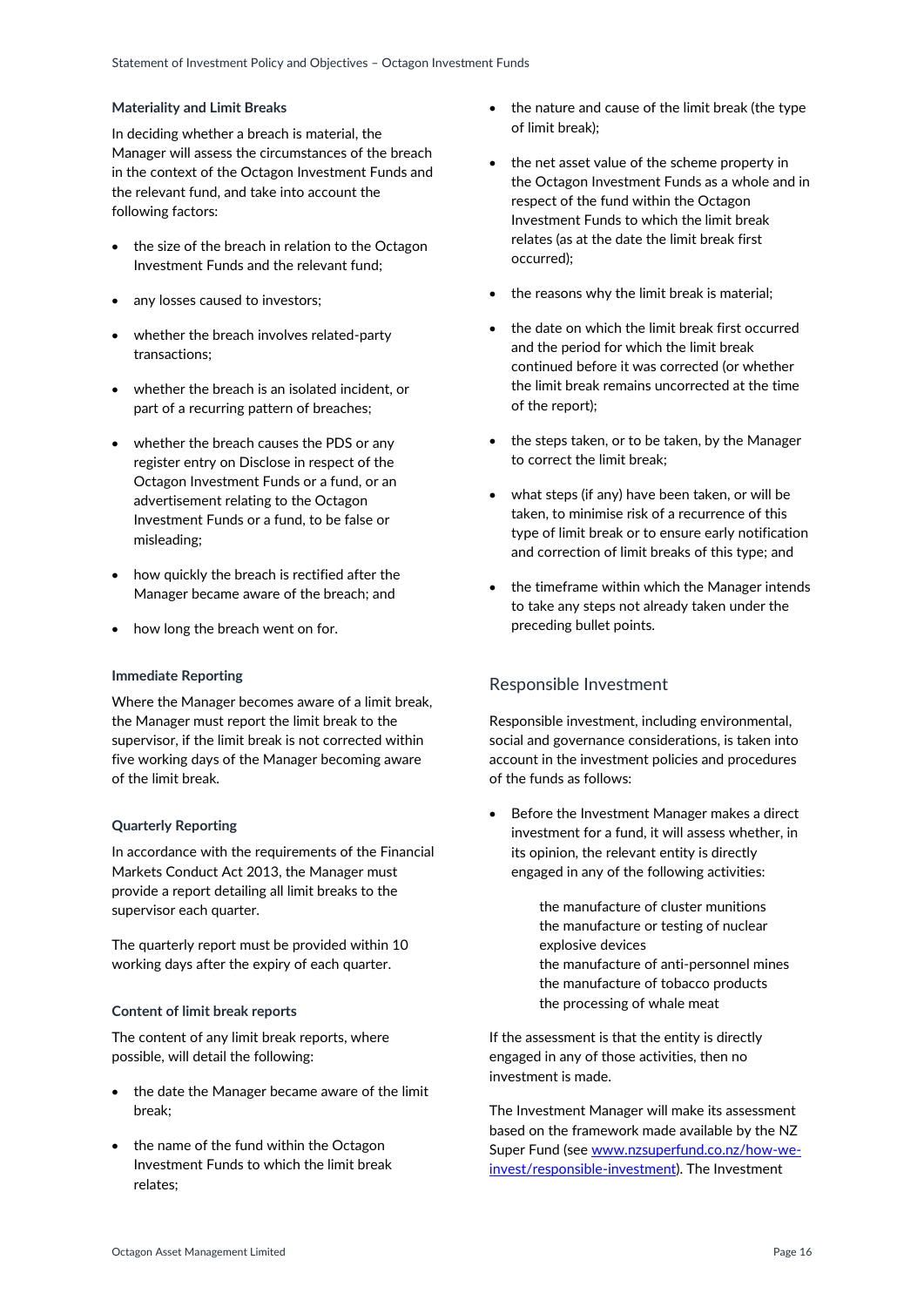Manager will ensure that none of the funds direct investments are on the NZ Super Fund's exclusion list because of engagement in any of those activities at the time of purchase.

- If the Investment Manager makes a direct investment and subsequently forms the view that the relevant entity is directly engaged in any of the activities listed above, the investment will be sold in a reasonable timeframe. The Investment Manager will check the funds' direct investments against the most recently published NZ Super Fund exclusion list at least monthly.
- Before a fund invests into an underlying managed investment scheme that we don't manage, the Investment Manager will consider the responsible investment framework for that scheme. The Investment Manager will seek to invest in underlying schemes with responsible investment frameworks comparable to the Octagon Investment Funds, where it can do that without compromising the funds' other investment objectives. At the end of each quarter, the Investment Manager will make available on the funds' website a list of any of the underlying scheme's direct investments (as are available to the Investment Manager) where it considers that the relevant entity is directly engaged in any of the activities above (based on the NZ Super Fund's exclusion list at that time).
- If a fund invests into an underlying managed investment scheme that we manage, the Investment Manager will follow the process above for the fund's direct investments and investments into underlying managed investment schemes.

# <span id="page-16-0"></span>Monitoring

### **Investment Performance**

The Investment Manager monitors investment performance daily by reviewing each fund's unit price, which will reflect any significant changes in the value of individual assets held by the fund.

Investment performance is formally calculated (using information provided by an external administration manager) and reported on at the end of each month. The reports set out investment performance on a monthly, quarterly, one year, two year, three year and since inception basis, and include gross and net absolute returns. The reports compare performance against appropriate performance benchmarks for

comparative purposes only. Also included in monthly reports is each fund's Risk Indicator.

The investment performance reports are provided to the Board, the Funds Management Oversight Committee and the supervisor.

The Funds Management Oversight Committee and the Board each meet at least every two months to, amongst other things, consider the Forsyth Barr Investment Funds' investment performance.

# **Compliance**

The Investment Manager monitors compliance with this SIPO by reviewing daily reports setting out compliance (or non-compliance) for the previous day with:

- target asset allocation ranges;
- permitted investments; and
- investment restrictions.

If the Investment Manager has breached this SIPO, the Funds management Oversight Committee, the Board and the members of the Compliance Committee are notified by email.

As part of its Compliance Assurance Programme Forsyth Barr's Compliance Team provides assurance that this monitoring is working as intended and is effective.

The Compliance Committee meets every month to, amongst other things, consider the Octagon Investment Funds' compliance with this SIPO, and compliance monitoring reports from the Compliance Team.

The Board meets at least every two months to, amongst other things, consider the Octagon Investment Funds' compliance with this SIPO.

# <span id="page-16-1"></span>Risk Management

### **Counterparty Risk Management**

### *Meaning of Counterparty Risk*

Counterparty risk is the risk that a party to a contract defaults or is otherwise unable to fulfil its obligations. If this occurs, the full amount invested may be lost or the affected fund may otherwise be negatively affected.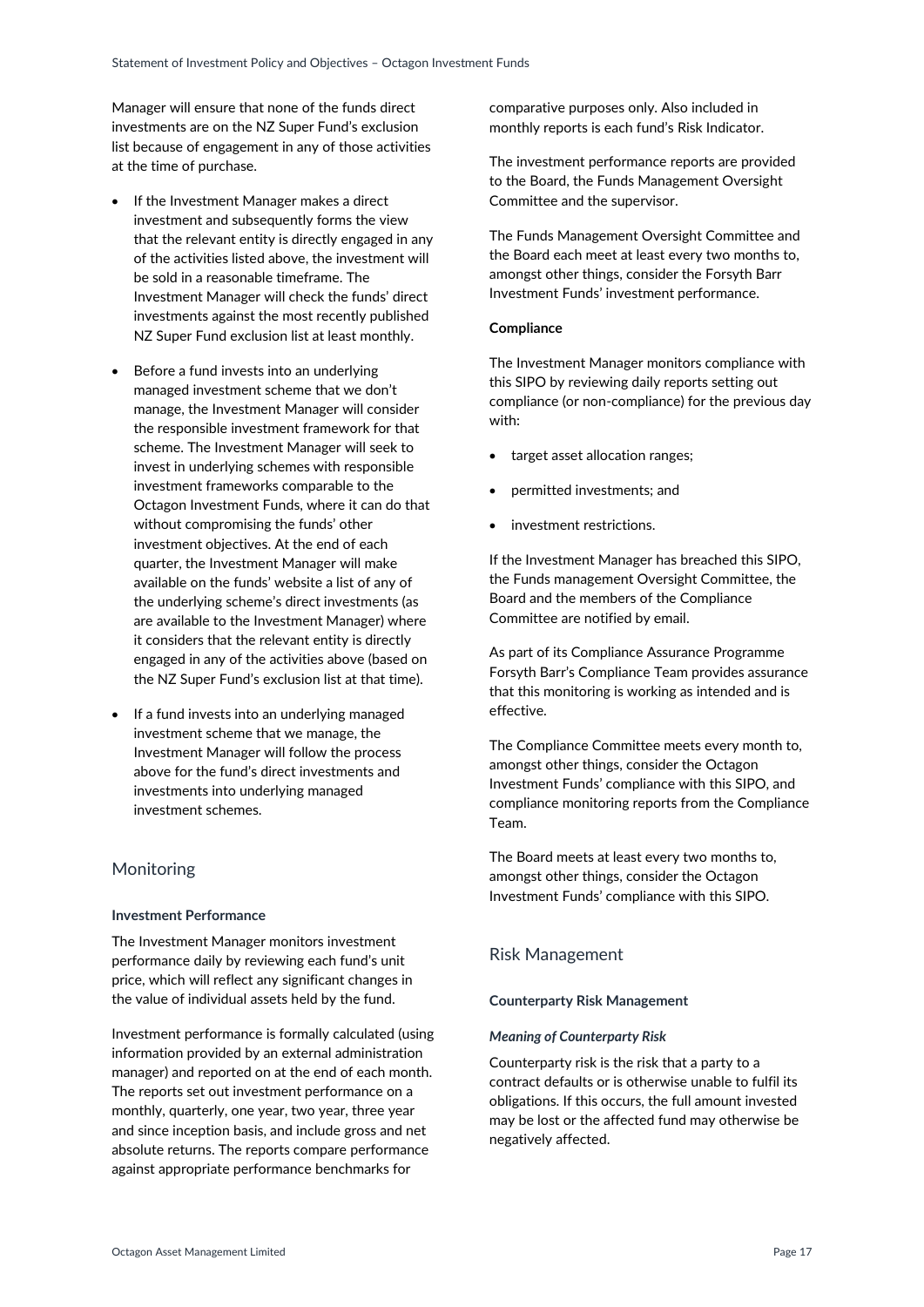### *Management of Counterparty Risk*

The Investment Manager will manage counterparty risk by restricting exchange-traded derivative transactions to counterparties that use payment and security delivery platforms approved by the Manager. The Investment Manager also restricts over-the-counter derivative transactions to counterparties that have executed satisfactory legal documentation and a Standard & Poor's credit rating of A or better.

The Investment Manager will also manage counterparty risk by assessing a counterparty's effectiveness, cost efficiency, execution quality and other business practices and conduct prior to the Manager appointing the counterparty to the list of authorised counterparties that the Investment Manager may trade with, and by setting limits on direct exposure to counterparties.

The Investment Manager will monitor a counterparty's effectiveness on an ongoing basis, and formally review its appointment annually as part of its reporting to the Manager.

Where the Manager appoints an external investment manager, the Investment Manager will assess the external investment manager's counterparty risk management policy and procedures as part of its due diligence process.

### **Currency Risk Management**

#### *Meaning of Currency Risk*

Currency risk is the risk that movements in foreign exchange rates impact the New Zealand dollar value of offshore investments, meaning that returns from offshore investments could be reduced if the New Zealand dollar strengthens against the currency in which an investment is denominated. This will affect all funds with foreign currency assets.

### *Use of Foreign Exchange Hedging*

The Investment Manager will manage currency risk by using foreign exchange hedging, which may include foreign currency transactions executed in the spot, forward or over-the-counter options market and investments in vehicles offered by external investment managers that incorporate foreign exchange hedging.

Foreign exchange hedging may only be used where such use is consistent with the investment strategy for the fund set out in this SIPO. In particular, foreign exchange hedging may only be used for a

purpose, and in compliance with the restrictions, set out in this SIPO.

The following foreign currency hedging strategy has been established by the Board and is currently implemented by the Investment Manager. This may change, as determined by the Board.

| <b>Asset Class</b>              | Market Index                                                                                                   | Foreign currency<br>hedging range                                                                                                                                       |
|---------------------------------|----------------------------------------------------------------------------------------------------------------|-------------------------------------------------------------------------------------------------------------------------------------------------------------------------|
| Australian<br>equities          | S&P/ASX 200<br>Accumulation<br>Index, 50%<br>hedged to the<br>New Zealand<br>dollar.                           | 20% to 80% of<br>the fund's<br>foreign currency<br>exposure to<br>Australian<br>equities (which<br>may include<br>listed property<br>and<br>international<br>equities). |
| International<br>equities       | <b>MSCI ACWI Net</b><br><b>Total Return</b><br>Index, 50%<br>hedged to the<br>New Zealand<br>dollar            | 20% to 80% of<br>the fund's<br>foreign currency<br>exposure to<br>international<br>equities. (which<br>may include<br>Australian<br>equites and<br>listed property)     |
| Listed property                 | S&P/NZX All<br><b>Real Estate Gross</b><br>with Imputation<br>Index.                                           | 20% to 80% of<br>the fund's<br>foreign currency<br>exposure to<br>listed property<br>(which may<br>include<br>Australian<br>equities).                                  |
| International<br>fixed interest | Bloomberg<br>Global Aggregate<br><b>Total Return</b><br>Index, 100%<br>hedged to the<br>New Zealand<br>dollar. | Generally<br>hedged.                                                                                                                                                    |

Where the Manager appoints an external investment manager, the Investment Manager will assess the external investment manager's currency risk management policy and procedures as part of its due diligence process.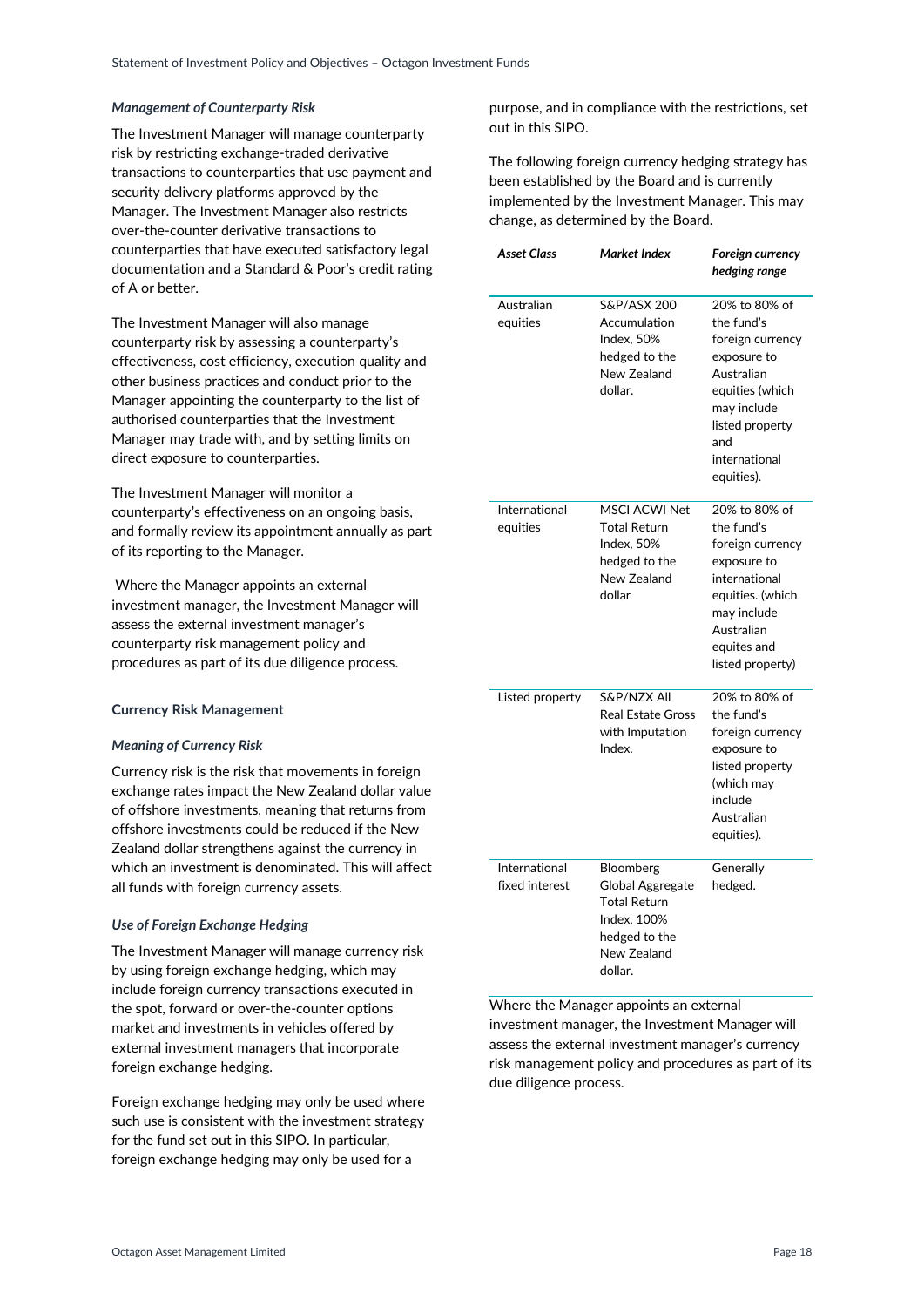### **Liquidity Risk Management**

### *Meaning of Liquidity Risk*

Liquidity risk is the risk that an investment cannot be sold at the required time, due to a lack of a liquid market for that security. This may result in the investment being worth less than its fair value, the return from the investment being less than expected, or affected funds being unable to process withdrawals.

# *Management of Liquidity Risk*

The Investment Manager will manage liquidity risk by continuously monitoring forecast and actual cash flows, and maintaining sufficient cash holdings to meet potential payment obligations that may arise at short notice. In addition, the Investment Manager will take reasonable steps to ensure that investments made directly by the Investment Manager are able to be partly or fully liquidated within five business days.

Where the Manager appoints an external investment manager, the Investment Manager will assess the external investment manager's liquidity risk policy and procedures as part of its due diligence process.

### **Market Risk Management**

### *Meaning of Market Risk*

Market risk is the risk of the value of a fund's investments being affected by developments in economies and financial markets (such as changes in market sentiment, inflation, interest rates and employment), and regulatory and political conditions. This could result in reduced returns or capital being lost.

### *Management of Market Risk*

The Investment Manager will manage market risk by only making investments that are consistent with the investment strategy for the fund set out in this SIPO. In particular, the Investment Manager will only make an investment for a purpose, and in compliance with the restrictions, set out in this SIPO.

This SIPO will:

• adopt a target asset allocation for each fund consistent with the fund's investment objective; and

 avoid concentration of risk by ensuring adequate diversification between and within investment sectors.

The Investment Manager will ensure that key staff employed by the Investment Manager will have sufficient relevant skills, experience and training to meet the Manager's professional standard of care.

The Investment Manager will regularly stress test its investment strategies and report the results to the Manager, who will discuss with the supervisor.

Where the Manager appoints an external investment manager, the Investment Manager will assess the external investment manager's market risk management policy and procedures as part of its due diligence process.

# **Operational Risk Management**

### *Meaning of Operational Risk*

Operational risk is the risk of loss resulting from inadequate or failed internal processes, people and systems, or from external events.

### *Management of Operational Risk*

The Manager will:

- maintain an operational risk framework which covers risk and control assessment, policy and compliance management, incident management (including breach reporting), governance and risk reporting;
- appoint a custodian to separate the investment function and activities (undertaken by the Manager and the Investment Manager) from the transaction settlement, safekeeping, recording and reporting functions (undertaken by the custodian);
- maintain a business continuity plan; and
- maintain a fraud minimisation plan.

The Manager's and outsource providers' compliance with internal controls and processes will be monitored through a self-assessment process, and the results of the assessment will be reported to the Compliance Committee.

Where the Manager appoints an external investment manager, the Investment Manager will assess the external investment manager's operational risk management policy and procedures as part of its due diligence process.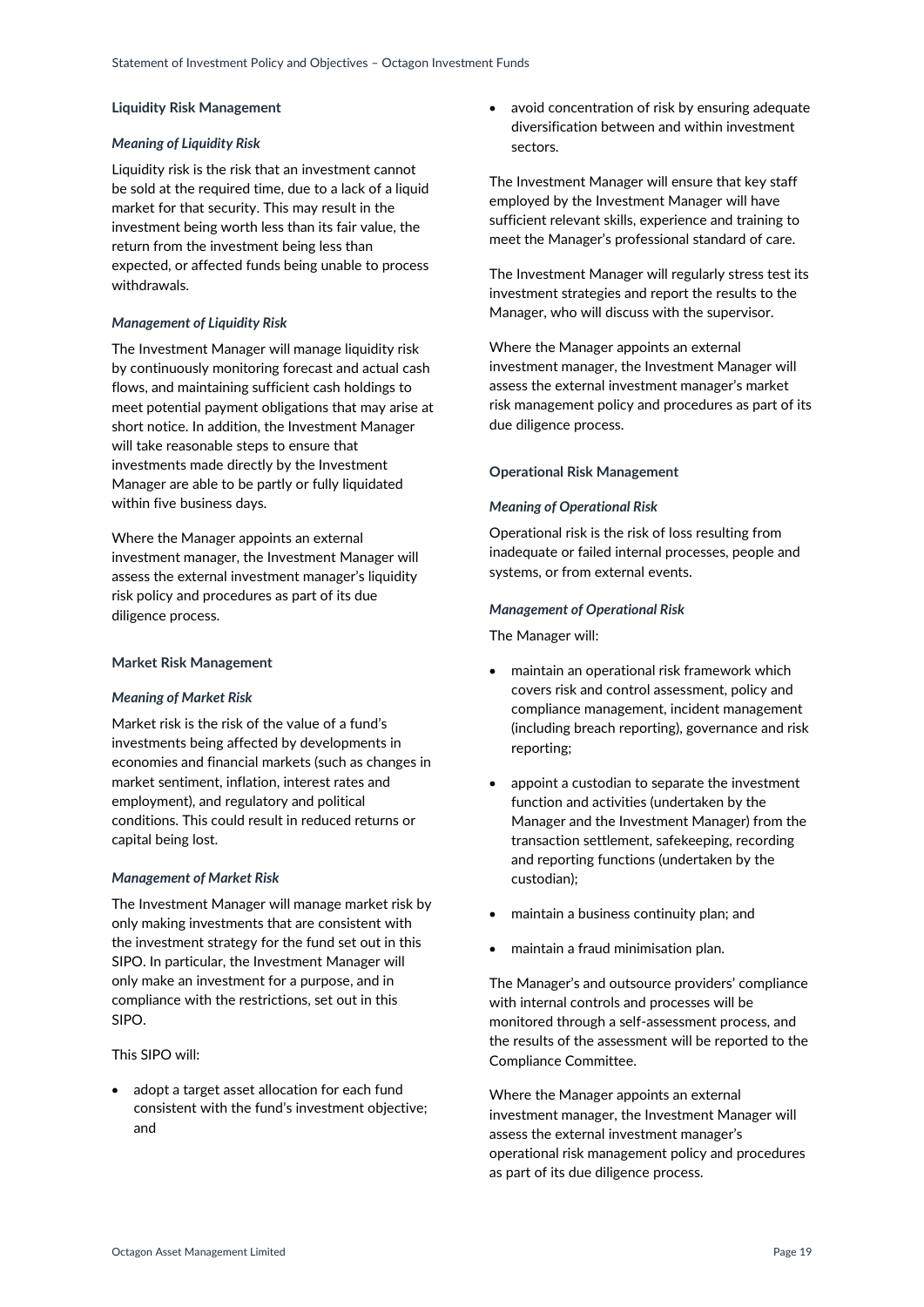# <span id="page-19-0"></span>Trade Execution and Trade Allocation

### **Execution of Trades**

When determining the priority of execution of trades, the Investment Manager will act in the best interests of investors in the Octagon Investment Funds, taking into account the following factors:

- price, including transaction costs;
- speed of execution;
- the counterparty's status and reputation;
- size and nature of the order; and
- any other relevant considerations.

Where the Manager appoints an external investment manager, the Investment Manager will assess the external investment manager's trade execution policy and procedures as part of its due diligence process.

### **Allocation of Trades**

When allocating trades, the Investment Manager will act in the best interests of investors in the Octagon Investment Funds, applying the following principles:

- all proposed trades must be pre-allocated:
- actual allocation must follow the pre-trade allocation;
- in the unlikely event that a trade is not fully allocated, actual allocation must follow a prorata based on the pre-trade allocation; and
- no fund will receive preferential allocation treatment over another.

Where the Manager appoints an external investment manager, the Investment Manager will assess the external investment manager's trade allocation policy and procedures as part of its due diligence process.

# <span id="page-19-1"></span>Voting

The Investment Manager will exercise its voting power in relation to any of the Octagon Investment Fund's assets when the Investment Manager considers that it is in the best interests of investors in the Octagon Investment Funds to do so.

Decisions as to whether and how to vote will be made on a case by case basis.

Where the Manager appoints an external investment manager, the Investment Manager will assess the external investment manager's voting policy and procedures as part of its due diligence process.

# <span id="page-19-2"></span>Review

The Investment Product Manager will co-ordinate review of this SIPO annually in consultation with the Investment Manager.

The Investment Manager will instruct the Investment Product Manager to undertake an ad hoc review of this SIPO if changes in market conditions necessitate changes to either:

- the nature or type of investments that can be made and any limits on those; or
- any limits on the proportion of each type of asset invested in.

The Investment Product Manager will report to the Board as to the outcome of his/her review, together with any proposed changes to this SIPO.

The Board will consider report and may approve the changes to this SIPO.

If any changes are made to this SIPO then notice will be given to the supervisor and the Octagon Investment Fund's register entry will be updated accordingly.

<span id="page-19-3"></span>The most current version of this SIPO is available on the Disclose Register for managed investment schemes under the Financial Markets Conduct Act 2013 a[t www.business.govt.nz/disclose.](http://www.business.govt.nz/disclose)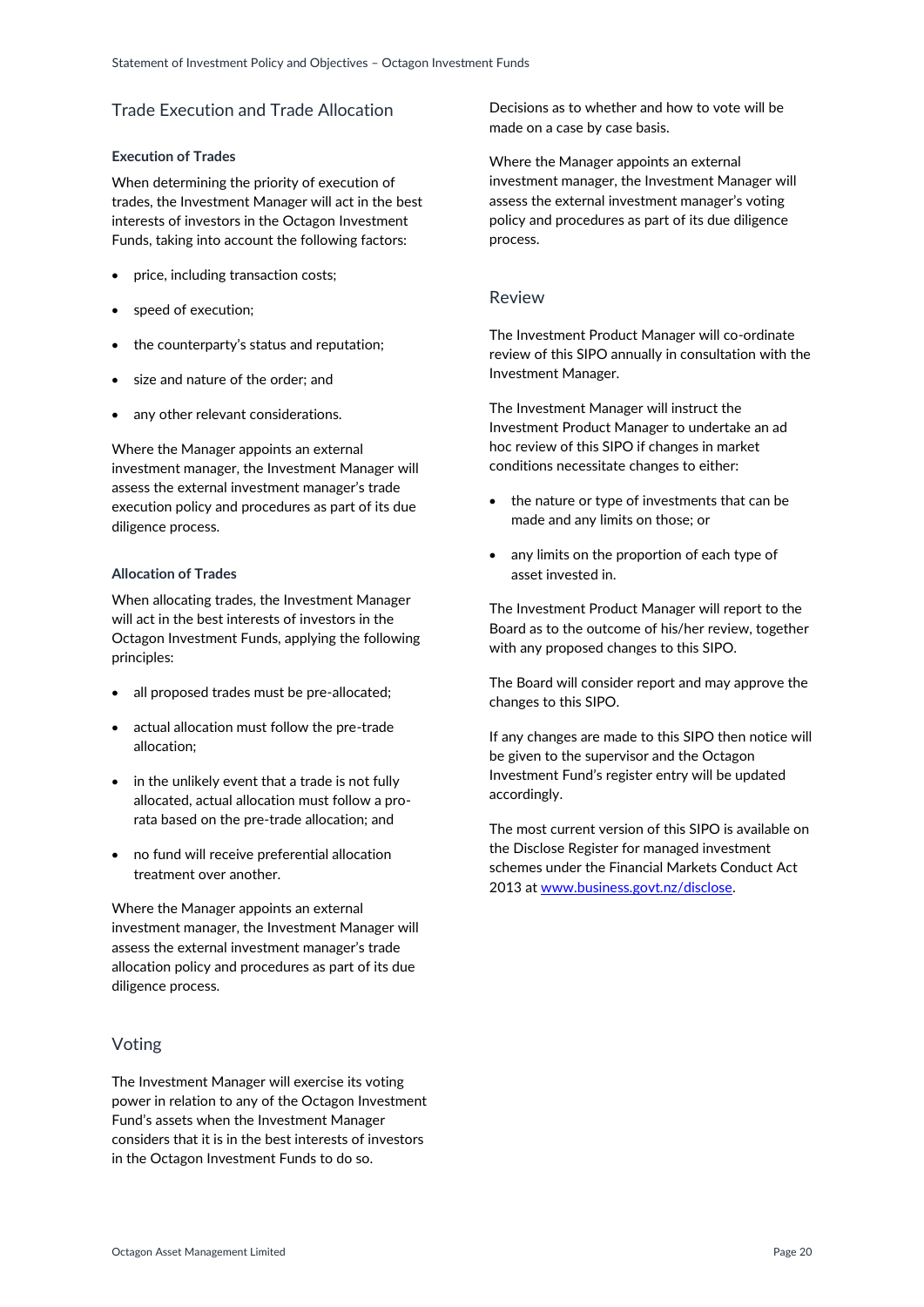# Schedule

# **Permitted Investments and Investment Restrictions**

That portion of the multi-asset class funds that is allocated to the asset class of cash and cash equivalents has the target asset allocation and target asset allocation ranges as set out in the table below:

| <b>Asset Class</b>                     | <b>Target</b> | Range          |
|----------------------------------------|---------------|----------------|
| Cash and cash<br>equivalents           | 75%           | $50\% - 100\%$ |
| New Zealand Fixed<br>Interest          | 25%           | $0\% - 50\%$   |
| <b>International Fixed</b><br>Interest |               |                |
| <b>Australasian Equities</b>           |               |                |
| <b>International Equities</b>          |               |                |
| <b>Listed Property</b>                 |               |                |
| Unlisted property                      |               |                |
| Commodities                            |               |                |
| Other                                  |               |                |

and is permitted to invest in the following debt and debt-like securities:

| Investment                            | Range         |
|---------------------------------------|---------------|
| On-call and term bank deposits        | $0\% - 100\%$ |
| Government or supranational           | $0\% - 100\%$ |
| debt securities                       |               |
| State-owned enterprise and            | $0\% - 100\%$ |
| local authority debt securities       |               |
| New Zealand Local Government          | $0\% - 50\%$  |
| <b>Funding Agency debt securities</b> |               |
| Senior or unsubordinated debt         | $0\% - 100\%$ |
| securities issued by entities         |               |
| (other than the above)                |               |
| Subordinated debt securities,         | $0\% - 30\%$  |
| preference shares, convertible        |               |
| notes, reset securities and other     |               |
| forms of hybrid debt/equity           |               |
| securities issued by entities         |               |
| (other than the above)                |               |

# Investment Restrictions

An investment of the cash portion of the multi-asset class funds in any one entity (other than the New Zealand Government) or financial product (other than a financial product issued by the New Zealand Government) may not be more than 25% of the value of the cash portion of the multi-asset class fund's assets.

That portion of the multi-asset class funds that is allocated to the asset class of international fixed interest has the target asset allocation and target asset allocation ranges as set out in the table below:

| <b>Asset Class</b>                     | <b>Target</b> | Range         |
|----------------------------------------|---------------|---------------|
| Cash and cash<br>equivalents           | 5%            | $0\% - 25\%$  |
| New Zealand Fixed<br>Interest          | 15%           | 0% - 100%     |
| <b>International Fixed</b><br>Interest | 80%           | $0\% - 100\%$ |
| <b>Australasian Equities</b>           |               |               |
| <b>International Equities</b>          |               |               |
| <b>Listed Property</b>                 |               |               |
| Unlisted property                      |               |               |
| Commodities                            |               |               |
| Other                                  |               |               |

and is permitted to invest in the following debt and debt-like securities: